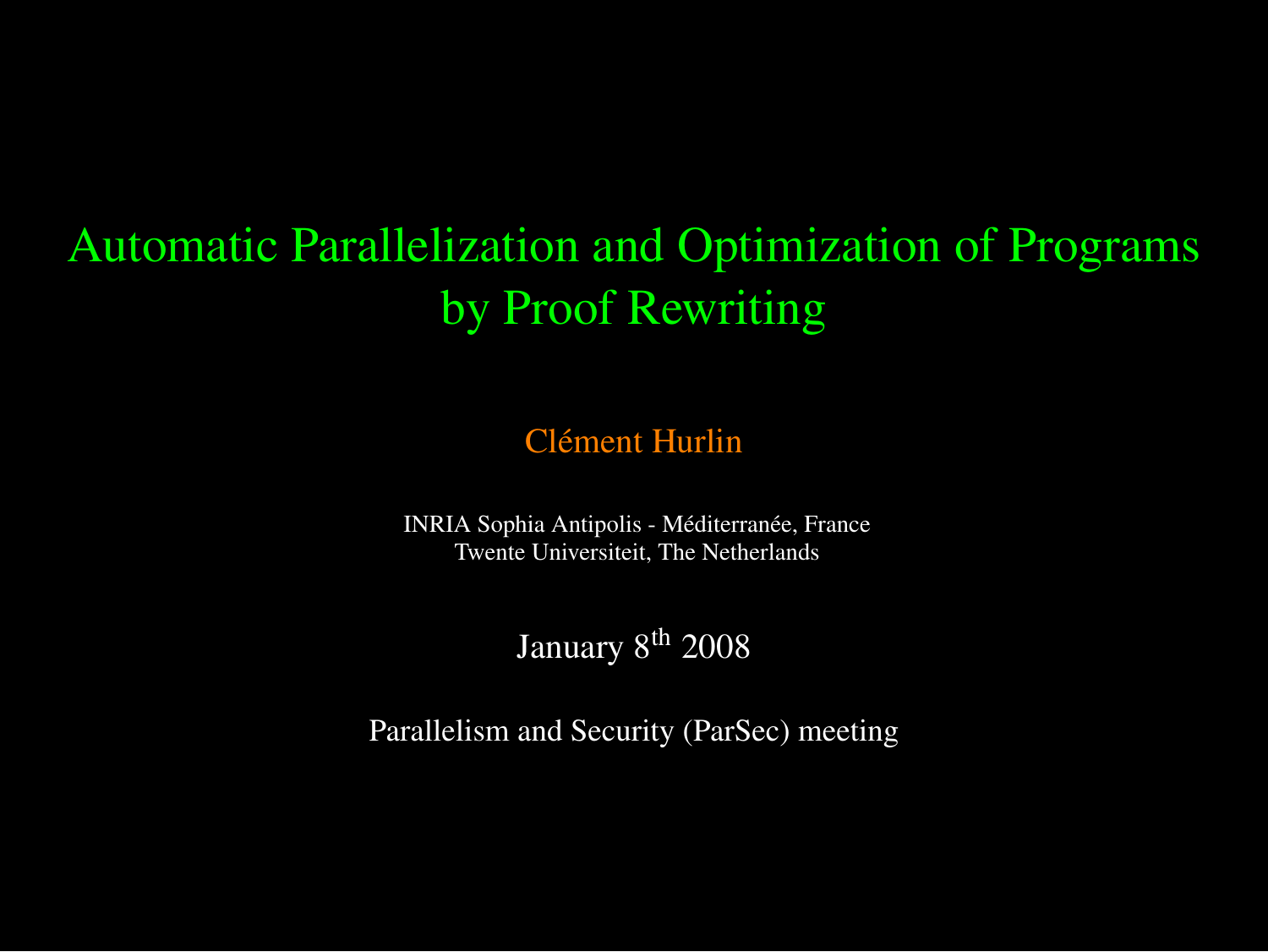Hongseok Yang:

"When you prove a program, you prove much more than you think"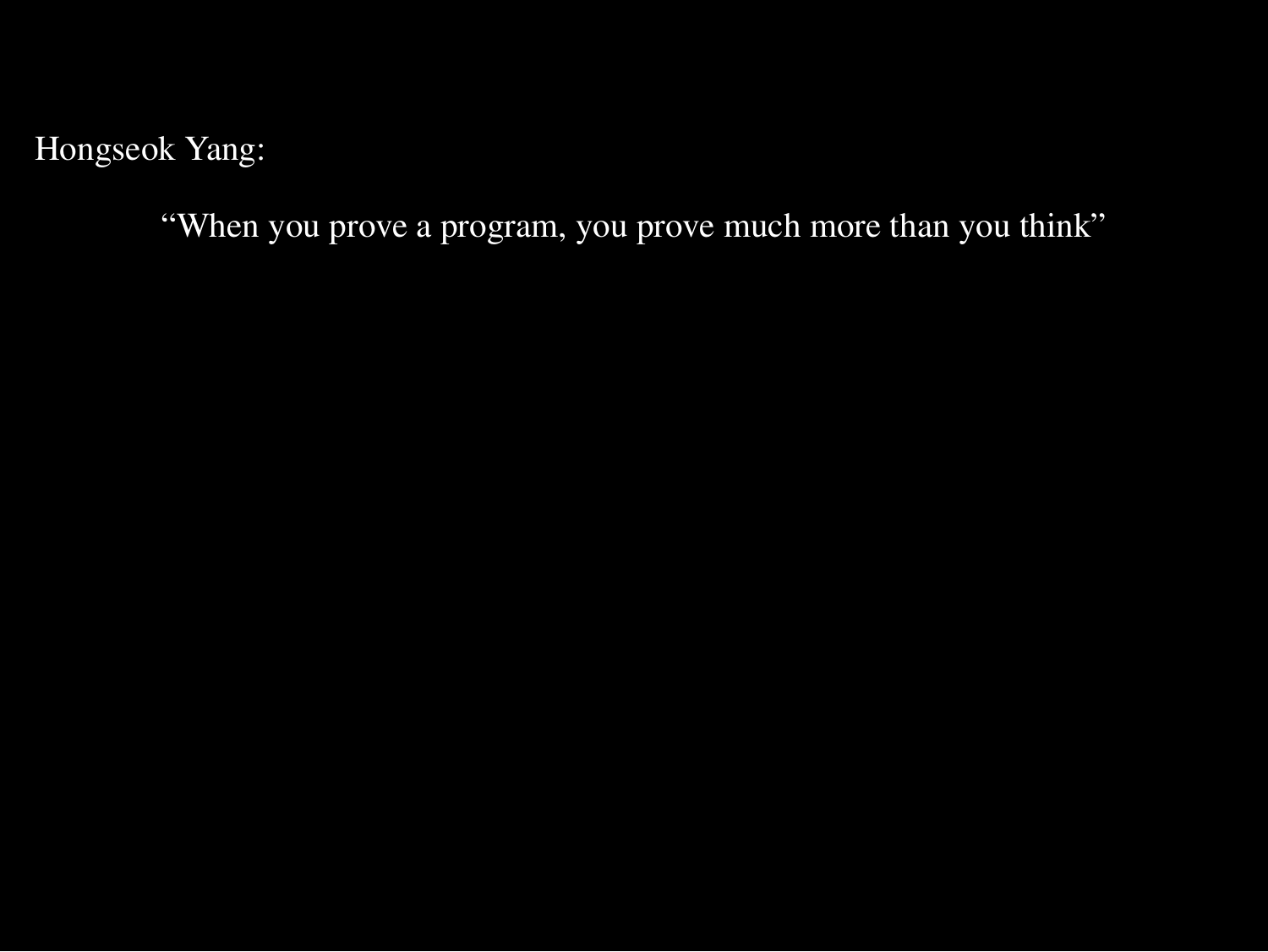Hongseok Yang:

"When you prove a program, you prove much more than you think"

In separation logic:

- **Formulas denote heaps.**
- $\Box \times \Theta$  denotes the conjunction of two disjoint heaps  $\Xi$  and  $\Theta$ .
- Proofs show how subheaps are used (and unused) by commands. п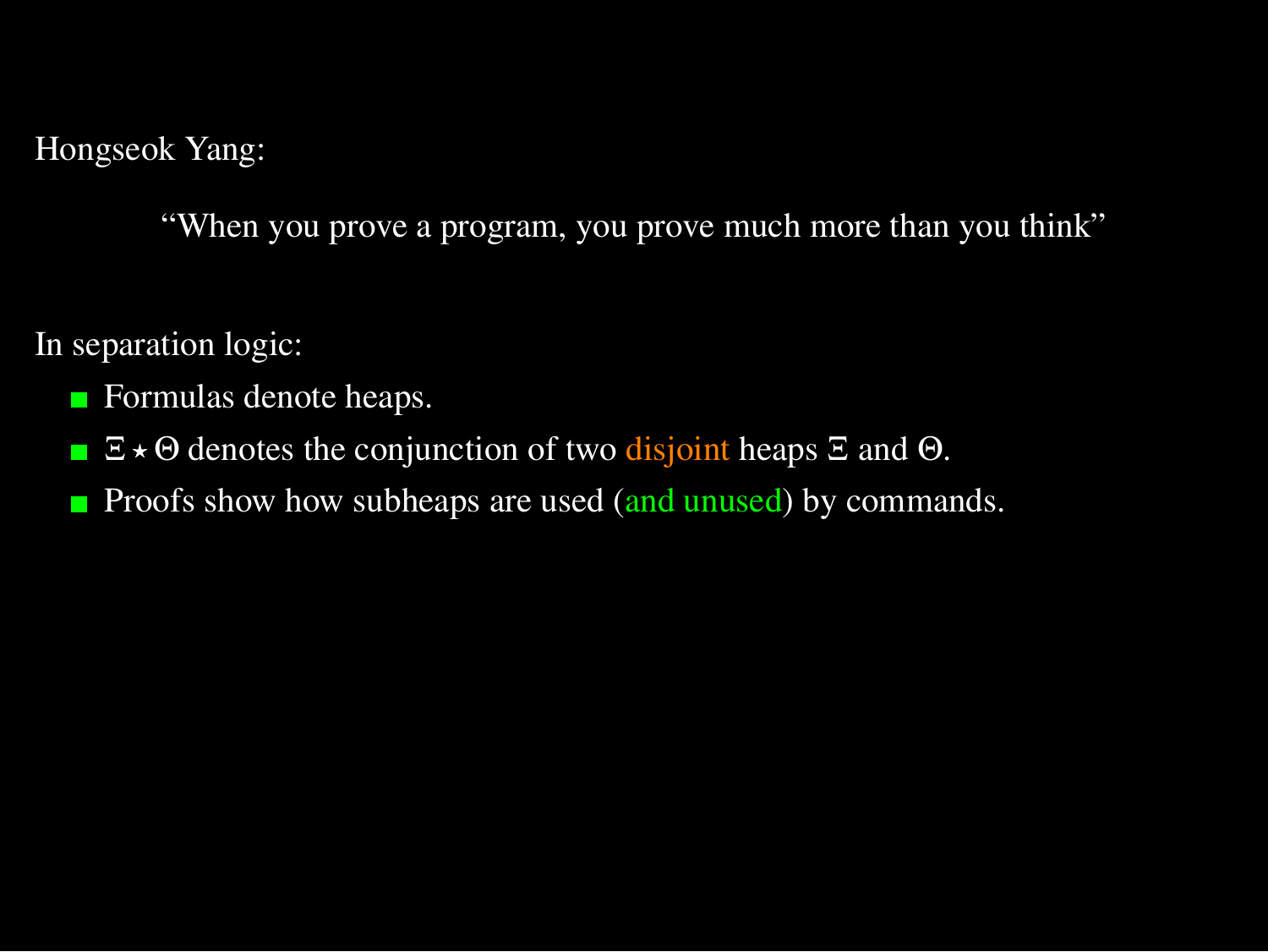Hongseok Yang:

"When you prove a program, you prove much more than you think"

In separation logic:

- **Formulas denote heaps.**
- $\Xi \star \Theta$  denotes the conjunction of two disjoint heaps  $\Xi$  and  $\Theta$ .  $\blacksquare$
- Proofs show how subheaps are used (and unused) by commands. п
- $\rightarrow$  Unused subheaps are (Frame)d.

$$
\frac{\{\Xi_a\}C\{\Xi_{a'}\}}{\{\Xi_a \star \Xi_f\}C\{\Xi_{a'} \star \Xi_f\}}
$$
 (Frame  $\Xi_f$ )

ë Command *C* does not access heap Ξ*<sup>f</sup>* during execution.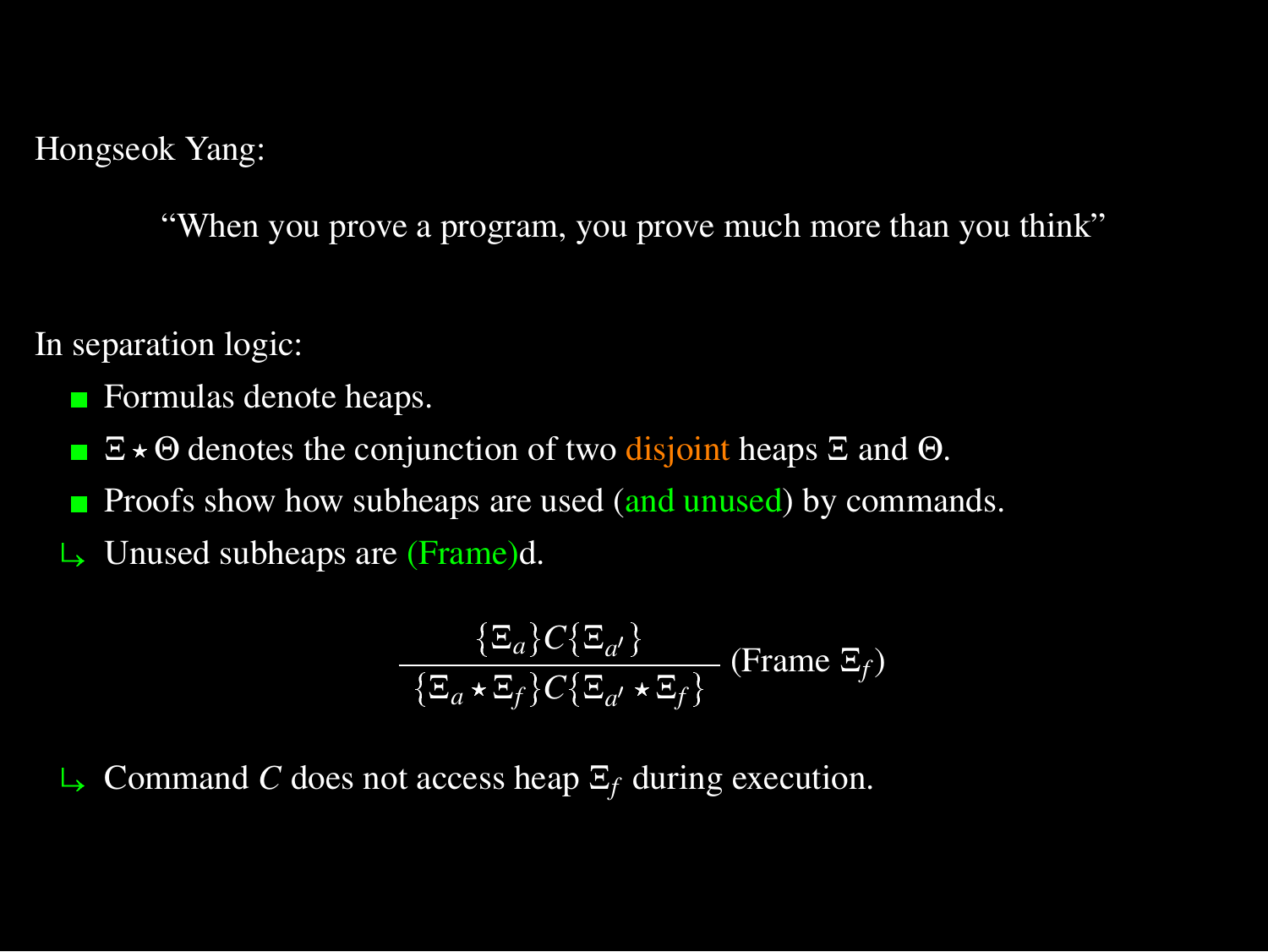In this work:

- We parallelize and optimize proven programs.  $\overline{\phantom{a}}$
- We use the proof as an analysis: **T** 
	- Useless data discovery (Frame) rule
	- **D** Useful data discovery **antiframes** and  $\blacksquare$
	- Alias analysis  $\rightarrow$  Operator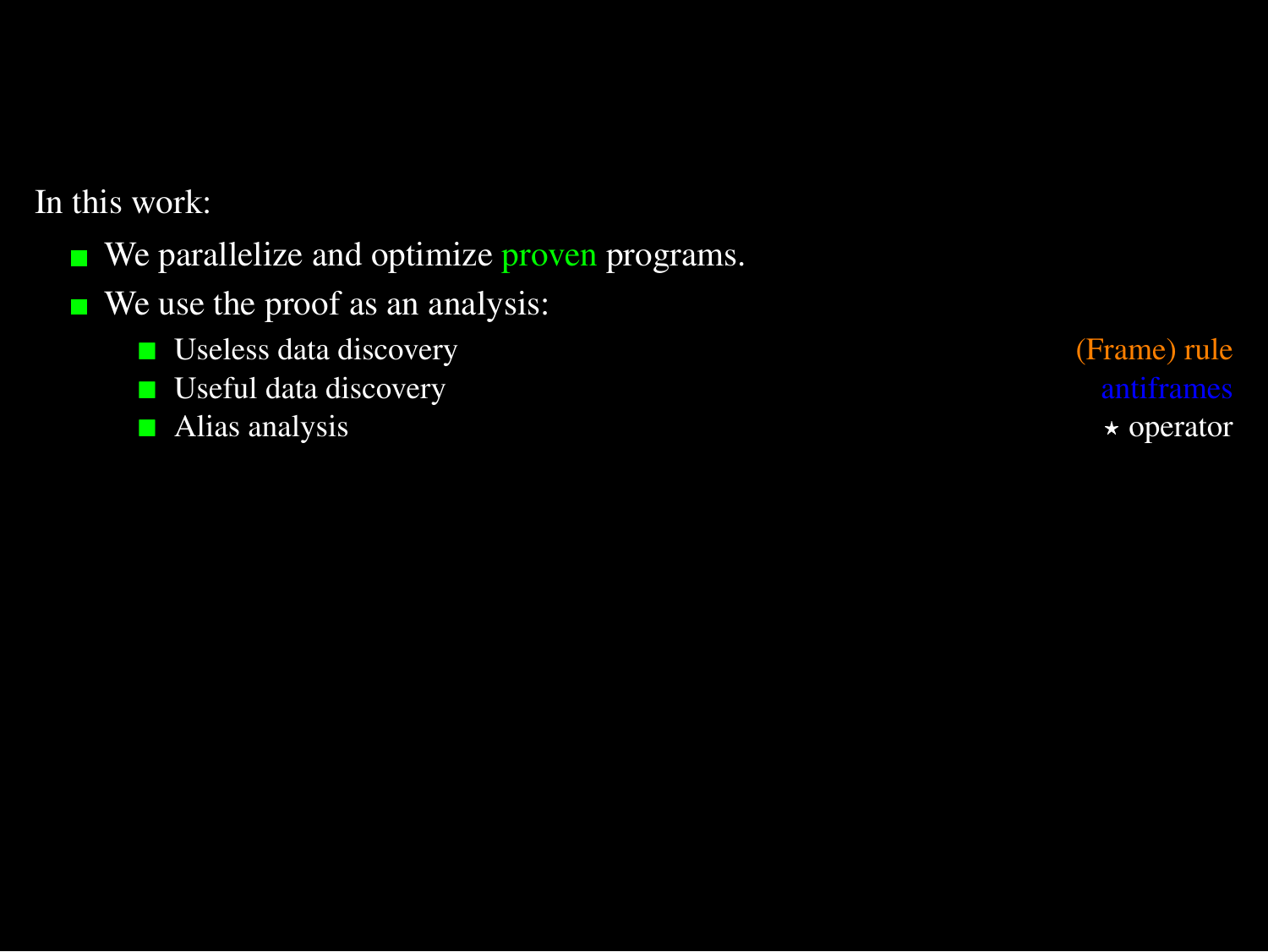In this work:

- We parallelize and optimize proven programs.  $\overline{\phantom{a}}$
- We use the proof as an analysis: T.
	- Useless data discovery (Frame) rule
	- **D** Useful data discovery **antiframes** and  $\blacksquare$
	- Alias analysis  $\star$  operator

$$
\frac{\{\Xi_a\}C\{\Xi_{a'}\}}{\{\Xi_a \star \Xi_f\}C\{\Xi_{a'} \star \Xi_f\}}
$$
 (Frame  $\Xi_f$ )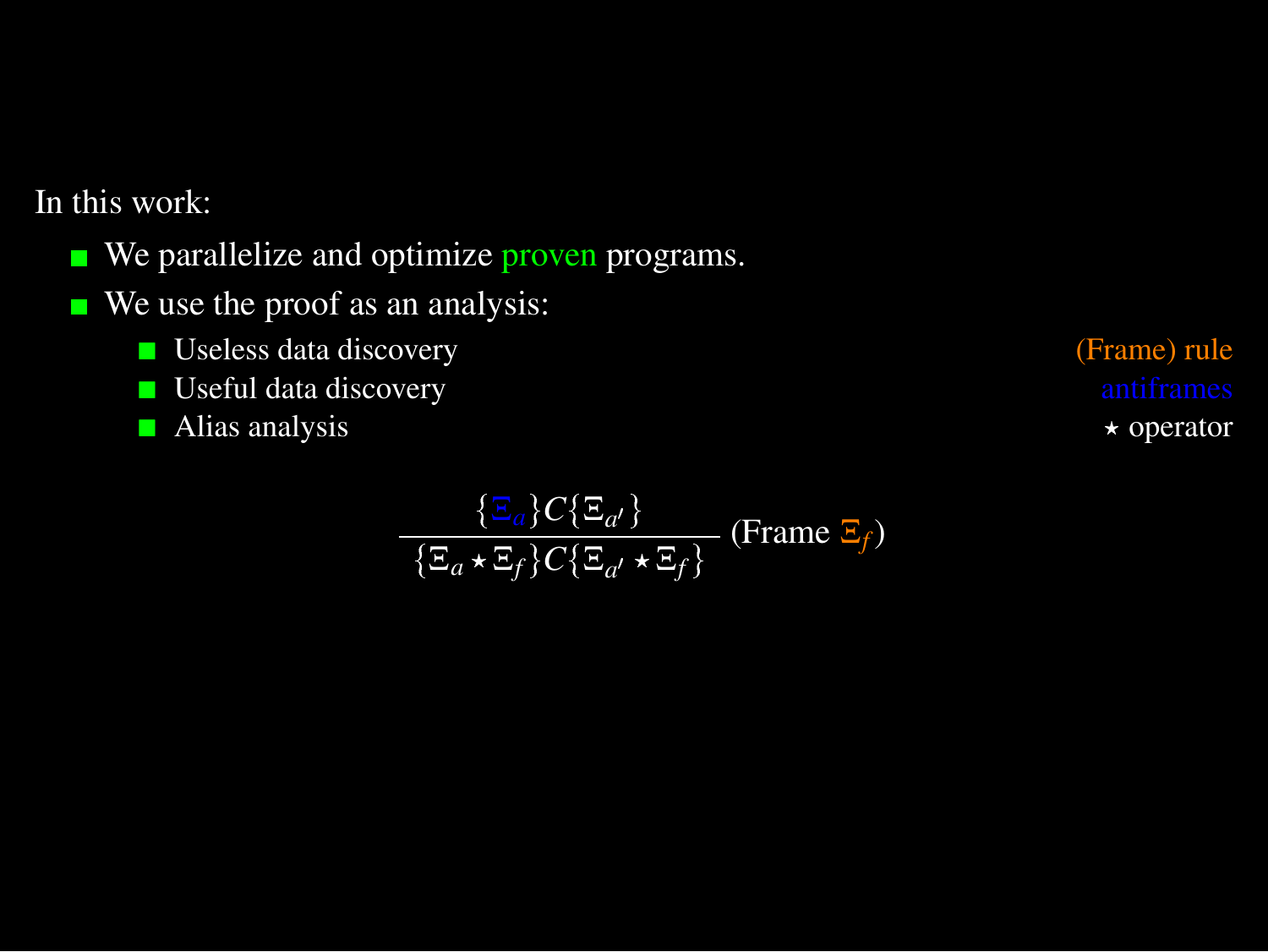In this work:

- We parallelize and optimize proven programs.  $\blacksquare$
- We use the proof as an analysis: П
	- $\blacksquare$  Useless data discovery
	- $\blacksquare$  Useful data discovery
	- $\blacksquare$  Alias analysis

(Frame) rule

\n
$$
antif names
$$

\n
$$
\star
$$
 operator

$$
\frac{\{\Xi_a\}C\{\Xi_{a'}\}}{\{\Xi_a \star \Xi_f\}C\{\Xi_{a'} \star \Xi_f\}}
$$
 (Frame  $\Xi_f$ )

- Optimizations are expressed with a rewrite system between proof trees. П
- Proof trees are derivations of Hoare triplets. $\blacksquare$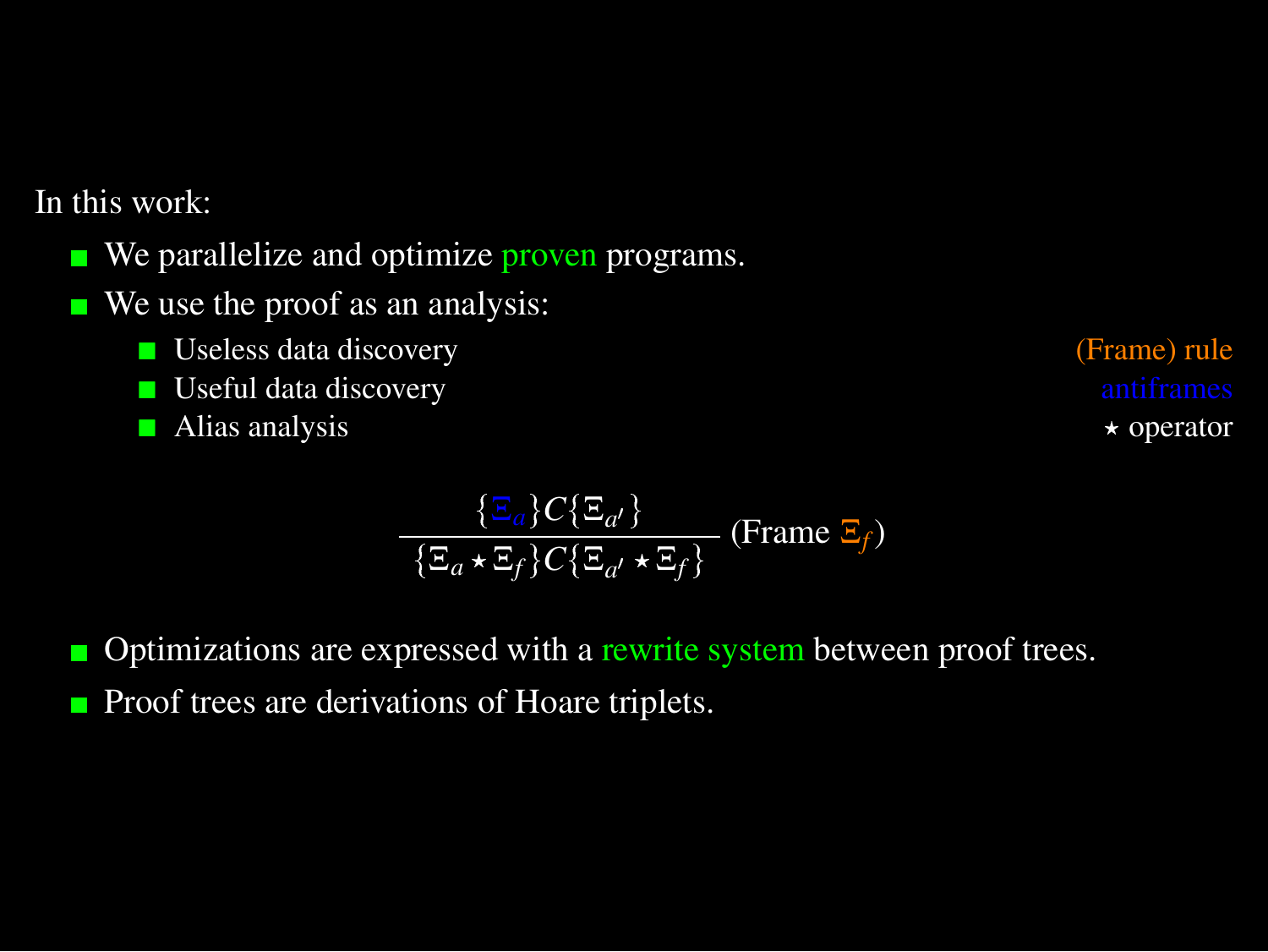#### Next slide: an example

- $\blacksquare$   $x \mapsto [f : n]$  has a dual meaning:
	- *x*.*f* contains value *n*.
	- **Permission to write and read** *x***.***f***.**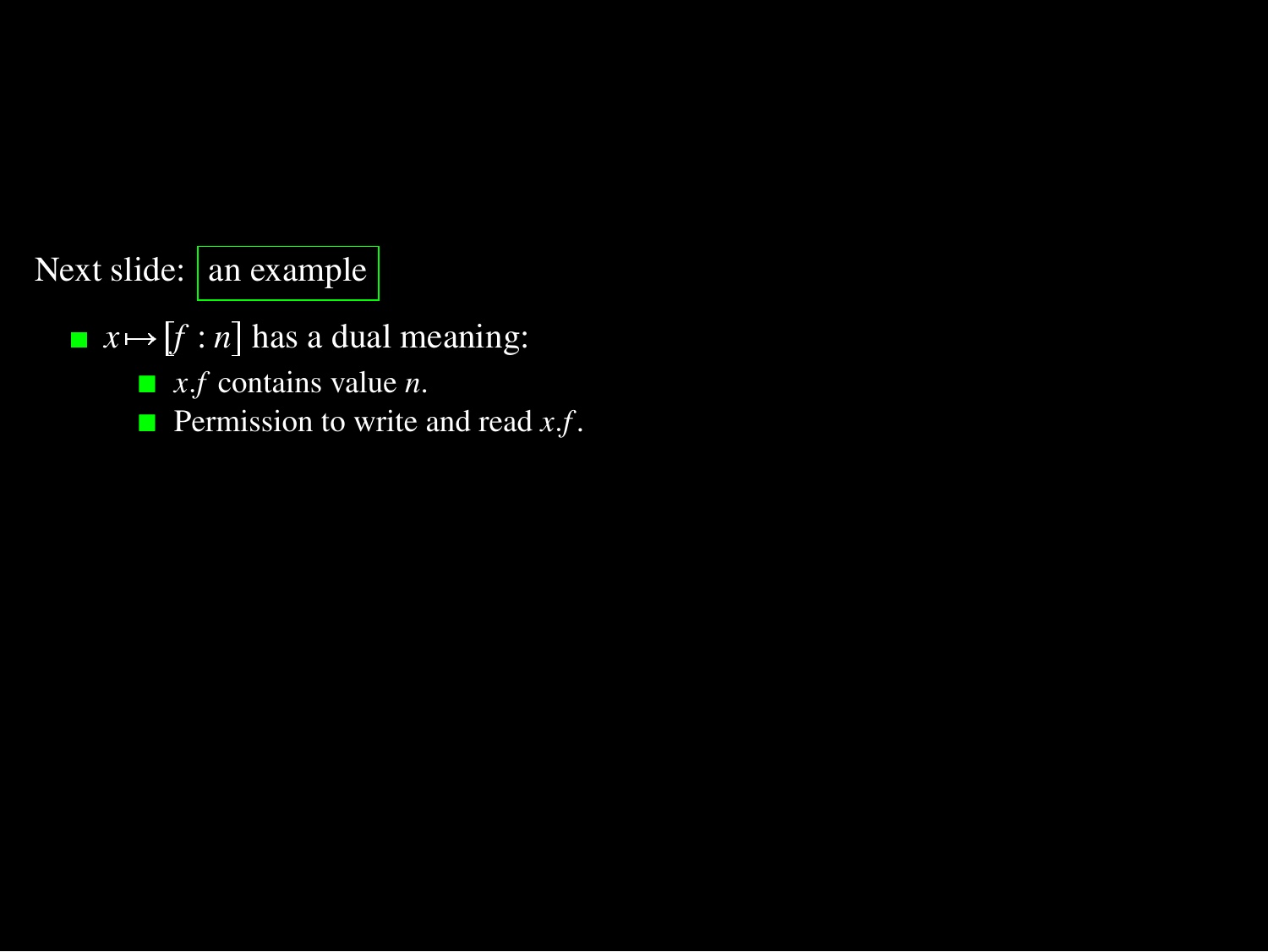#### Next slide: an example

- $\blacksquare$   $x \mapsto [f : n]$  has a dual meaning:
	- *x*.*f* contains value *n*.
	- Permission to write and read *x*.*f*.
- The example is ugly. П

But look at the commands at the root of the trees.  $\overline{\phantom{a}}$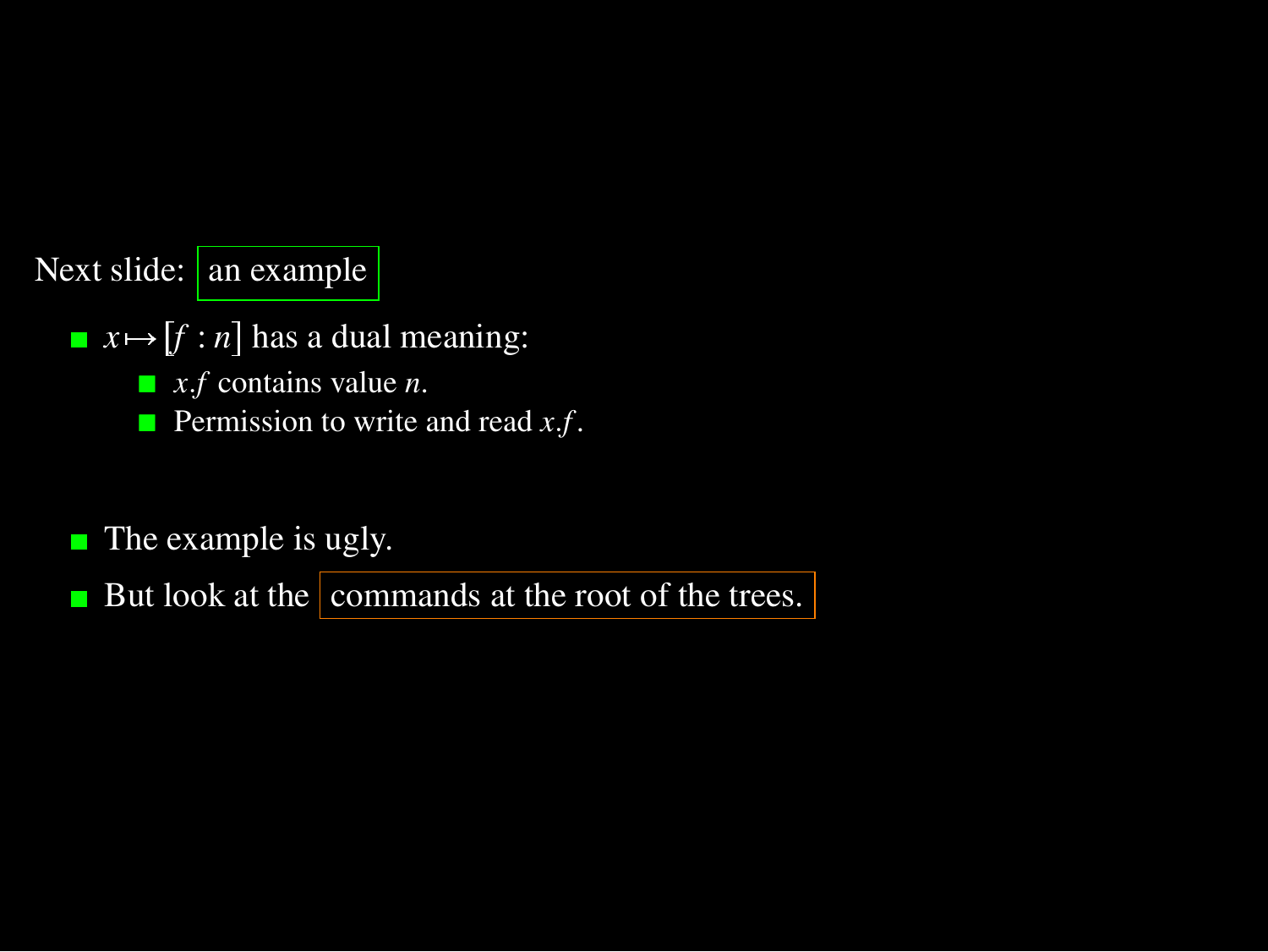$$
\Lambda_{x,y,z}^{n,m,k}\triangleq x\!\mapsto [f:n]\star y\!\mapsto\! [f:m]\star z\!\mapsto\! [f:k]
$$

$$
\frac{\overbrace{(\Lambda_x^2)x \to f = n\{\Lambda_x^n\}}_{\{\Lambda_x^n y \to f = n\{\Lambda_x^n\}} \text{ (Mutate)}}_{\{\Lambda_{x,y,z}^n y \to f = m\{\Lambda_{x,y}^n z\}} \text{ (Br } \Lambda_{y,z}^n \text{ (Br } \Lambda_{y,z}^n \text{ (Br } \Lambda_{y,z}^n \text{ (Br } \Lambda_{y,z}^n \text{ (Br } \Lambda_{y,z}^n \text{ (Br } \Lambda_{y,z}^n \text{ (Br } \Lambda_{y,z}^n \text{ (Br } \Lambda_{y,z}^n \text{ (Br } \Lambda_{y,z}^n \text{ (Br } \Lambda_{y,z}^n \text{ (Br } \Lambda_{y,z}^n \text{ (Br } \Lambda_{y,z}^n \text{ (Br } \Lambda_{y,z}^n \text{ (Br } \Lambda_{y,z}^n \text{ (Br } \Lambda_{y,z}^n \text{ (Br } \Lambda_{y,z}^n \text{ (Br } \Lambda_{y,z}^n \text{ (Br } \Lambda_{y,z}^n \text{ (Br } \Lambda_{y,z}^n \text{ (Br } \Lambda_{y,z}^n \text{ (Br } \Lambda_{y,z}^n \text{ (Br } \Lambda_{y,z}^n \text{ (Br } \Lambda_{y,z}^n \text{ (Br } \Lambda_{y,z}^n \text{ (Br } \Lambda_{y,z}^n \text{ (Br } \Lambda_{y,z}^n \text{ (Br } \Lambda_{y,z}^n \text{ (Br } \Lambda_{y,z}^n \text{ (Br } \Lambda_{y,z}^n \text{ (Br } \Lambda_{y,z}^n \text{ (Br } \Lambda_{y,z}^n \text{ (Br } \Lambda_{y,z}^n \text{ (Br } \Lambda_{y,z}^n \text{ (Br } \Lambda_{y,z}^n \text{ (Br } \Lambda_{y,z}^n \text{ (Br } \Lambda_{y,z}^n \text{ (Br } \Lambda_{y,z}^n \text{ (Br } \Lambda_{y,z}^n \text{ (Br } \Lambda_{y,z}^n \text{ (Br } \Lambda_{y,z}^n \text{ (Br } \Lambda_{y,z}^n \text{ (Br } \Lambda_{y,z}^n \text{ (Br } \Lambda_{y,z}^n \text{ (Br } \Lambda_{y,z}^n \text{ (Br } \Lambda_{y,z}^n \text{ (Br } \Lambda_{y,z}^n \text{ (Br } \Lambda_{y,z}^n \text{ (Br } \Lambda_{y,z}^n \text{ (Br } \Lambda_{
$$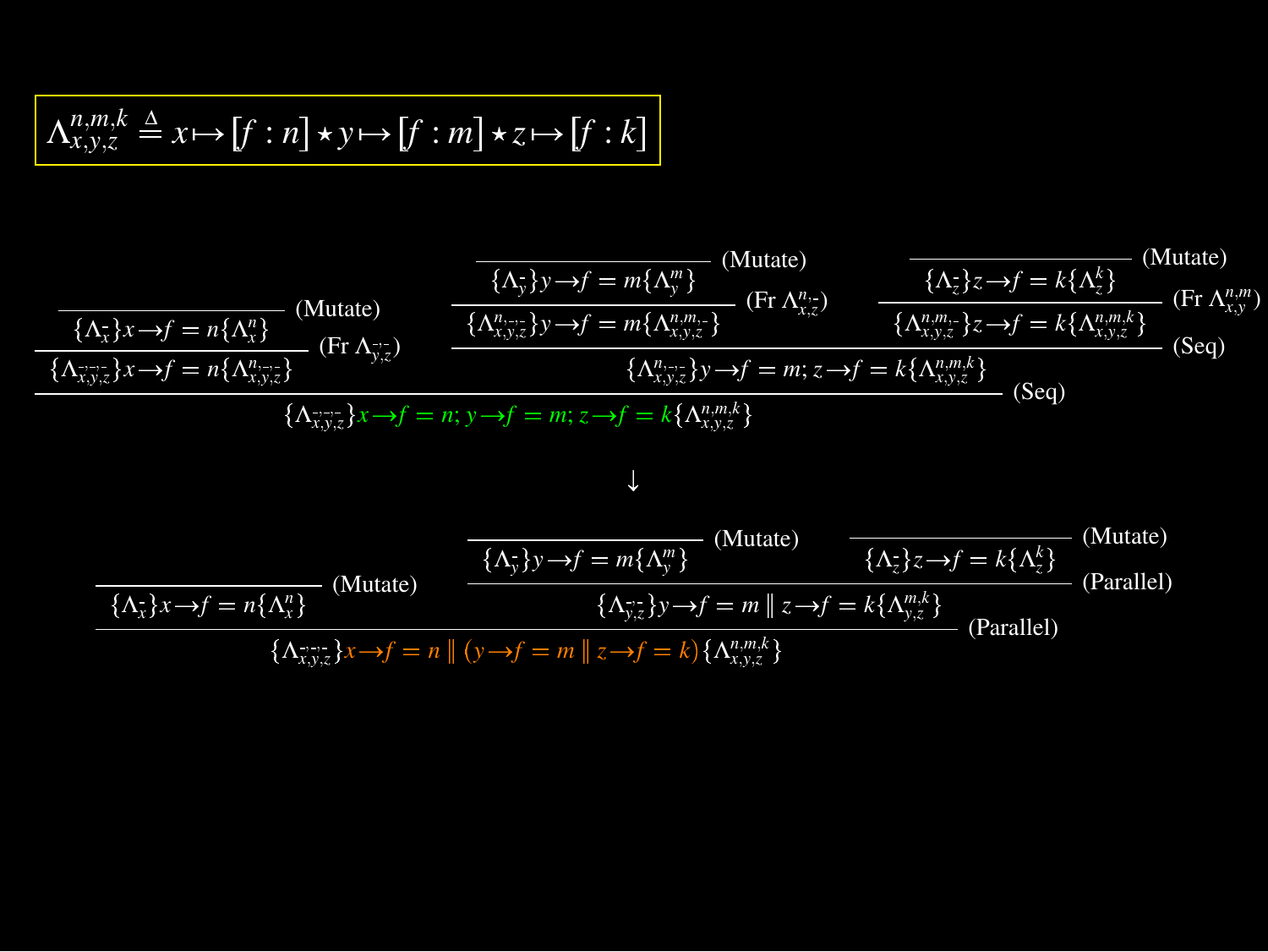$$
\Lambda_{x,y,z}^{n,m,k}\triangleq x\!\mapsto\! [f:n]\star y\!\mapsto\! [f:m]\star z\!\mapsto\! [f:k]
$$

$$
\frac{\overbrace{(\Lambda_{x}^{+})x\rightarrow f=n\{\Lambda_{x}^{n}\}}(\text{Mutate})}{\{\Lambda_{x,y,z}^{n}\}\}\ (Fr\Lambda_{y,z}^{n})}{\text{(Fr\Lambda_{x,y}^{n}}\}\ \frac{\overbrace{(\Lambda_{y}^{n})y\rightarrow f=m\{\Lambda_{y,z}^{n}\}}(\text{Fr}\Lambda_{y,z}^{n})}{\{\Lambda_{x,y,z}^{n}\}\}\ \frac{\overbrace{(\Lambda_{x,y,z}^{n})y\rightarrow f=m\{\Lambda_{x,y,z}^{n}\}}(\text{Fr}\Lambda_{y,z}^{n})}{\{\Lambda_{x,y,z}^{n}\}\}\ \overbrace{(\Lambda_{x,y,z}^{n})y\rightarrow f=m; z\rightarrow f=k\{\Lambda_{x,y,z}^{n}\}}(\text{Seq})}{\{\Lambda_{x,y,z}^{n}\}\ \overbrace{(\Lambda_{x,y,z}^{n})y\rightarrow f=m; z\rightarrow f=k\{\Lambda_{x,y,z}^{n}\}}(\text{Seq})
$$
\n
$$
\{\Lambda_{x,y,z}^{n}\}\ \overbrace{(\Lambda_{x,y,z}^{n})y\rightarrow f=m; z\rightarrow f=k\{\Lambda_{x,y,z}^{n}\}}(\text{Seq})
$$
\n
$$
\downarrow
$$
\n
$$
\frac{\overbrace{(\Lambda_{y,z}^{n})y\rightarrow f=m\{\Lambda_{y,z}^{n}\}}(\text{Mutate})}{\{\Lambda_{y,z}^{n}\}\ \overbrace{(\Lambda_{y,z}^{n})y\rightarrow f=m\{\Lambda_{y,z}^{m}\}}(\text{Mutate})\ \overbrace{(\Lambda_{z}^{n})z\rightarrow f=k\{\Lambda_{y,z}^{n}\}}(\text{Mutate})}{\{\Lambda_{x,z}^{n}\}\ \overbrace{(\Lambda_{y,z}^{n})y\rightarrow f=m\|\{x\rightarrow f=k\{\Lambda_{y,z}^{m}\}}(\text{Parallel})}
$$
\n
$$
\frac{\overbrace{(\Lambda_{y,z}^{n})y\rightarrow f=m\|\{x\rightarrow f=k\{\Lambda_{y,z}^{m}\}}(\text{Parallel})}{\{\Lambda_{x,y,z}^{n}\}\ \overbrace{(\Lambda_{y,z}^{n})y\rightarrow f=m\|\{x\rightarrow f=k\{\Lambda_{y,z}^{m}\}}(\text{Parallel})}
$$

)

- Hypothesis: the lhs is a valid proof tree.
- Soundness follows from the inclusion of the rhs's leafs in the lhs's leafs.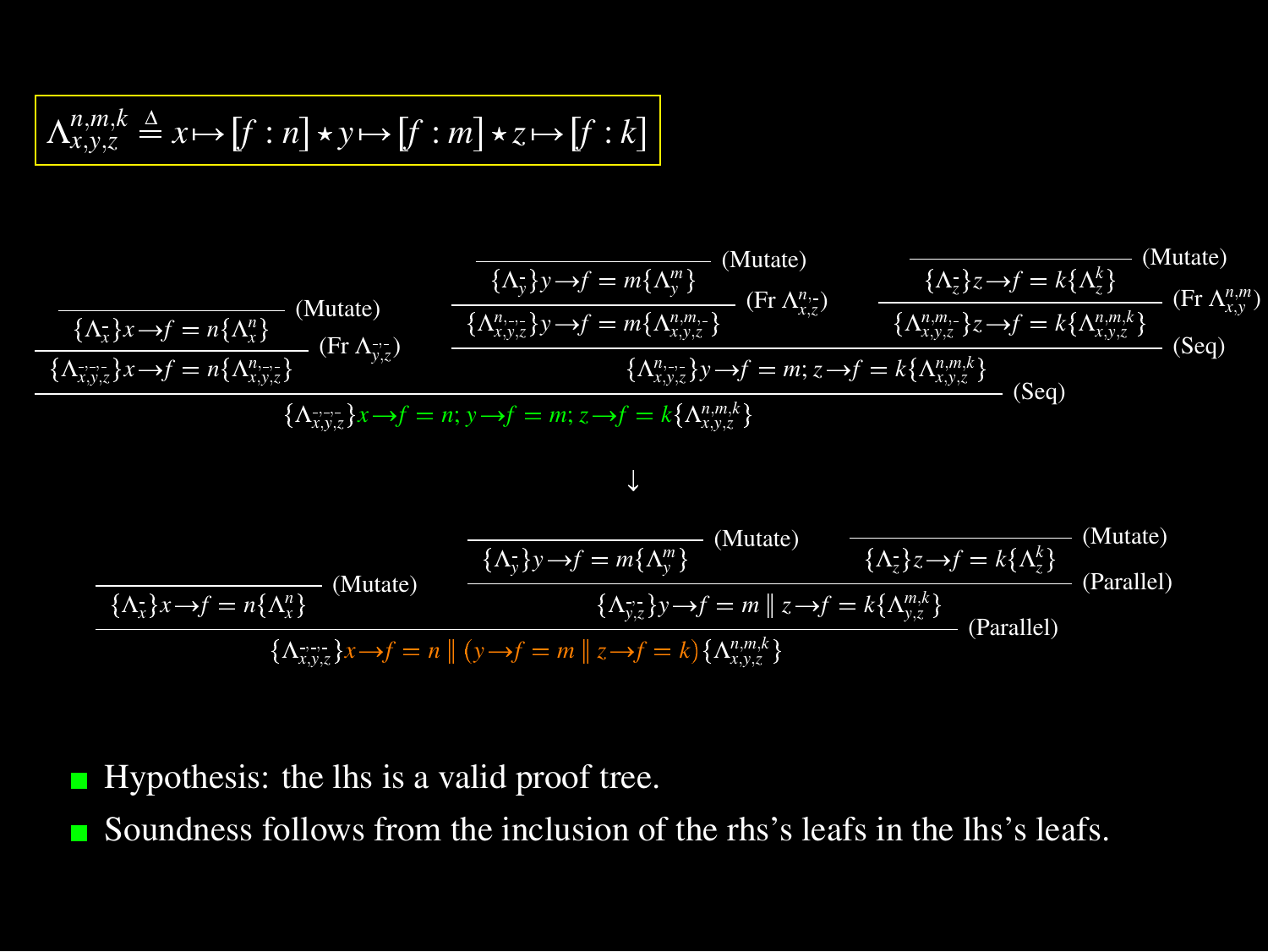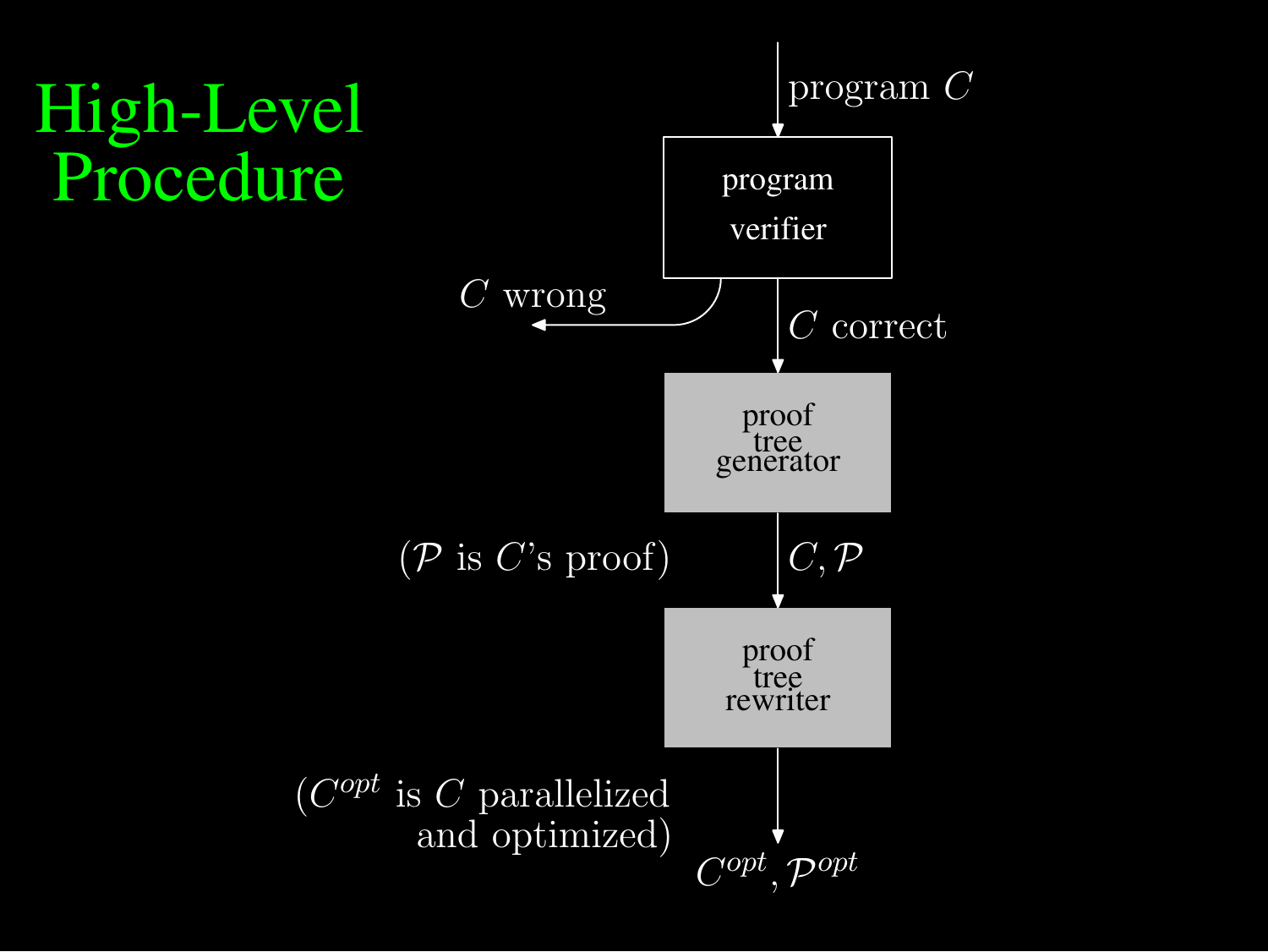The rewrite system modifies programs but preserves specifications:



- The program and the the proof are modified:  $\mathcal{P}, C \to \mathcal{Q}, C'$ .
- But specifications are preserved:  $\Xi$ ,  $\Theta \rightarrow \Xi$ ,  $\Theta$ . П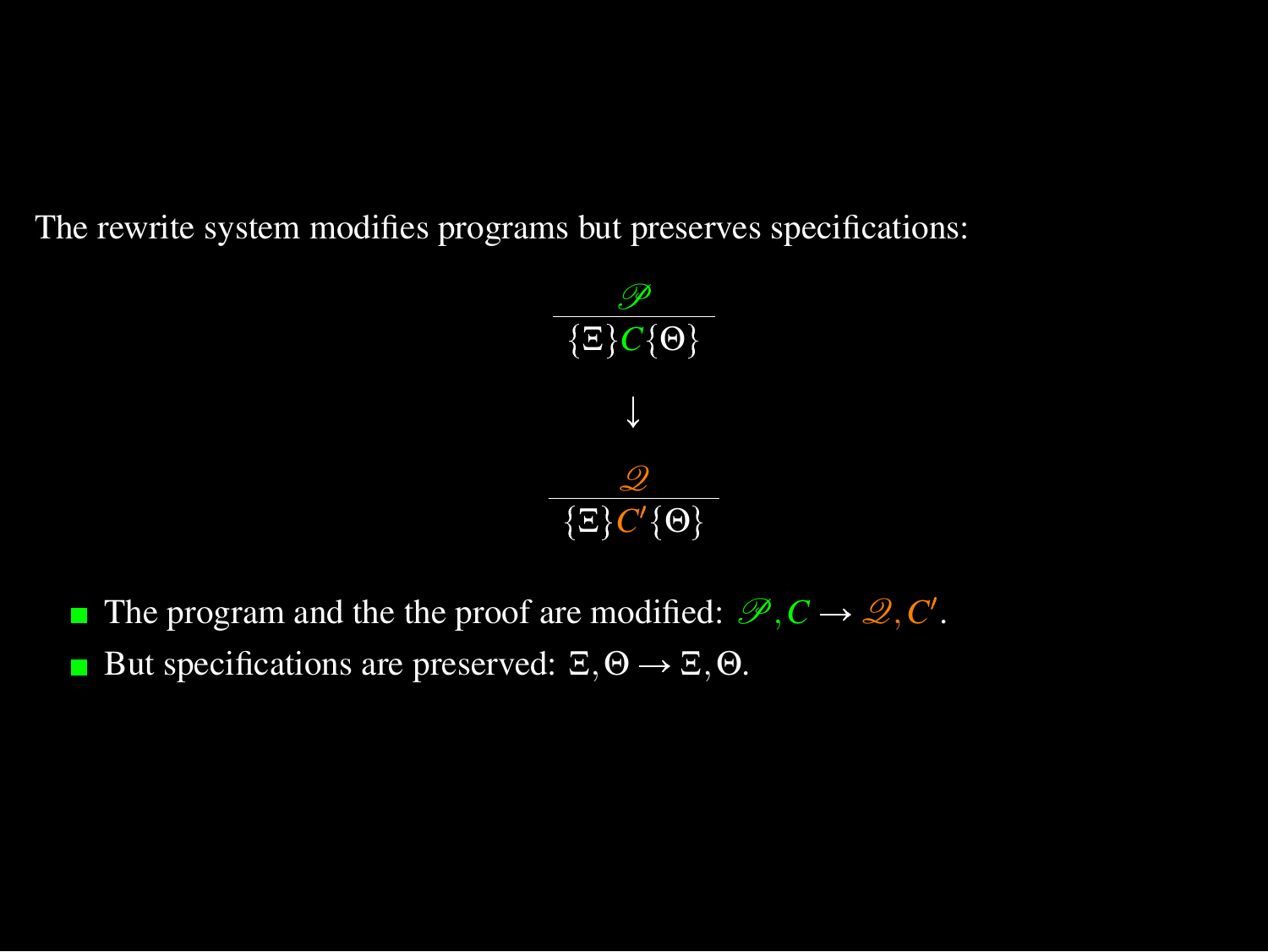- The (Frame) rule is the central ingredient of our procedure.
- **Problem:** Existing program verifiers (e.g. smallfoot) do not make frames explicit.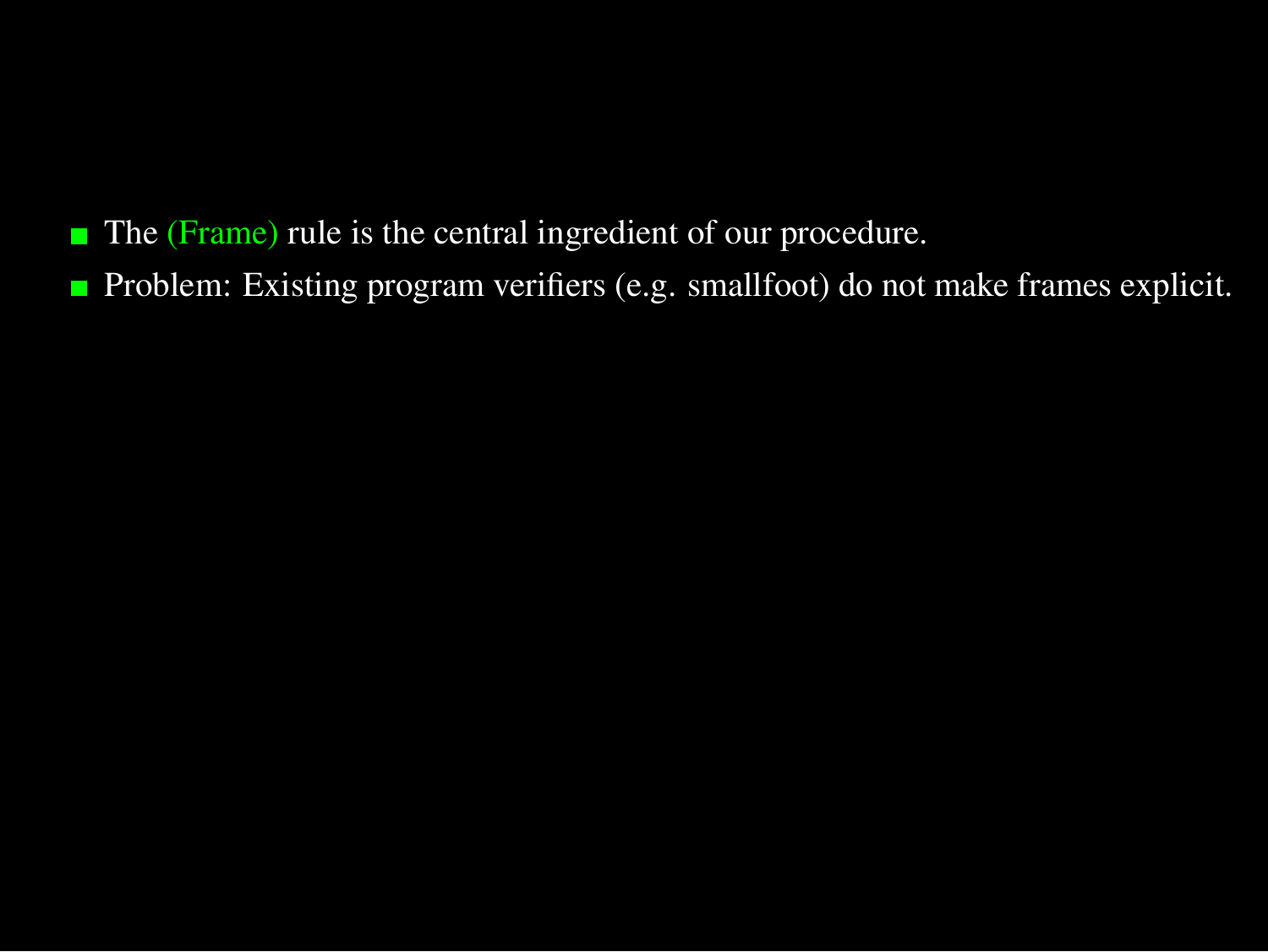- $\blacksquare$ The (Frame) rule is the central ingredient of our procedure.
- Problem: Existing program verifiers (e.g. smallfoot) do not make frames explicit. П
- Formulas  $\Xi$ ,  $\Theta$  are couples of a pure formula  $\Pi$  and a spatial formula  $\Sigma$ .
	- $\blacksquare$   $\Pi$  is a  $\wedge$ -conjoined list of variable equalities/inequalities.
	- $\Box$  Σ is  $\star$ -conjoined list of  $\mapsto$  predicates (and more complex, irrelevant, formulas).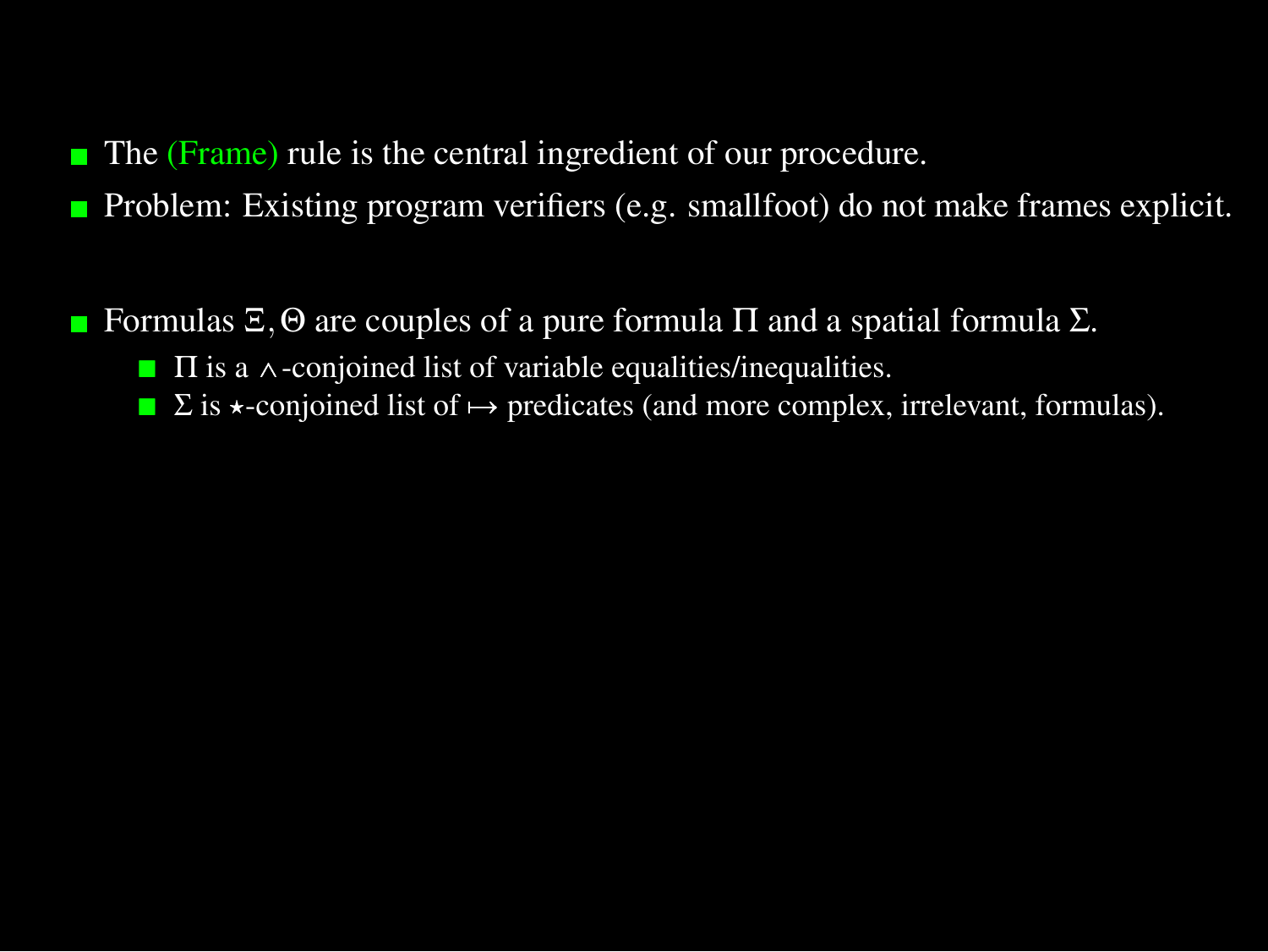- The (Frame) rule is the central ingredient of our procedure.
- Problem: Existing program verifiers (e.g. smallfoot) do not make frames explicit. П

$$
x' \text{ fresh}
$$
\n
$$
\Pi \vdash F = E \quad \{ \dots \land \Pi[x'/x] \mid (\Sigma \star F \mapsto [\rho]) [x'/x] \} C \{ \Pi' \mid \Sigma' \}
$$
\n
$$
\{ \Pi \mid (\Sigma \star F \mapsto [\rho]) \} x := E \to f; C \{ \Pi' \mid \Sigma' \}
$$
\n(Looking)

Substitutions  $x'/x$  affect the whole state: no explicit frame. **Π** is "too big": there exists a "smaller" antiframe  $\Pi_s$  s.t.  $\Pi_s \vdash F = E$ . П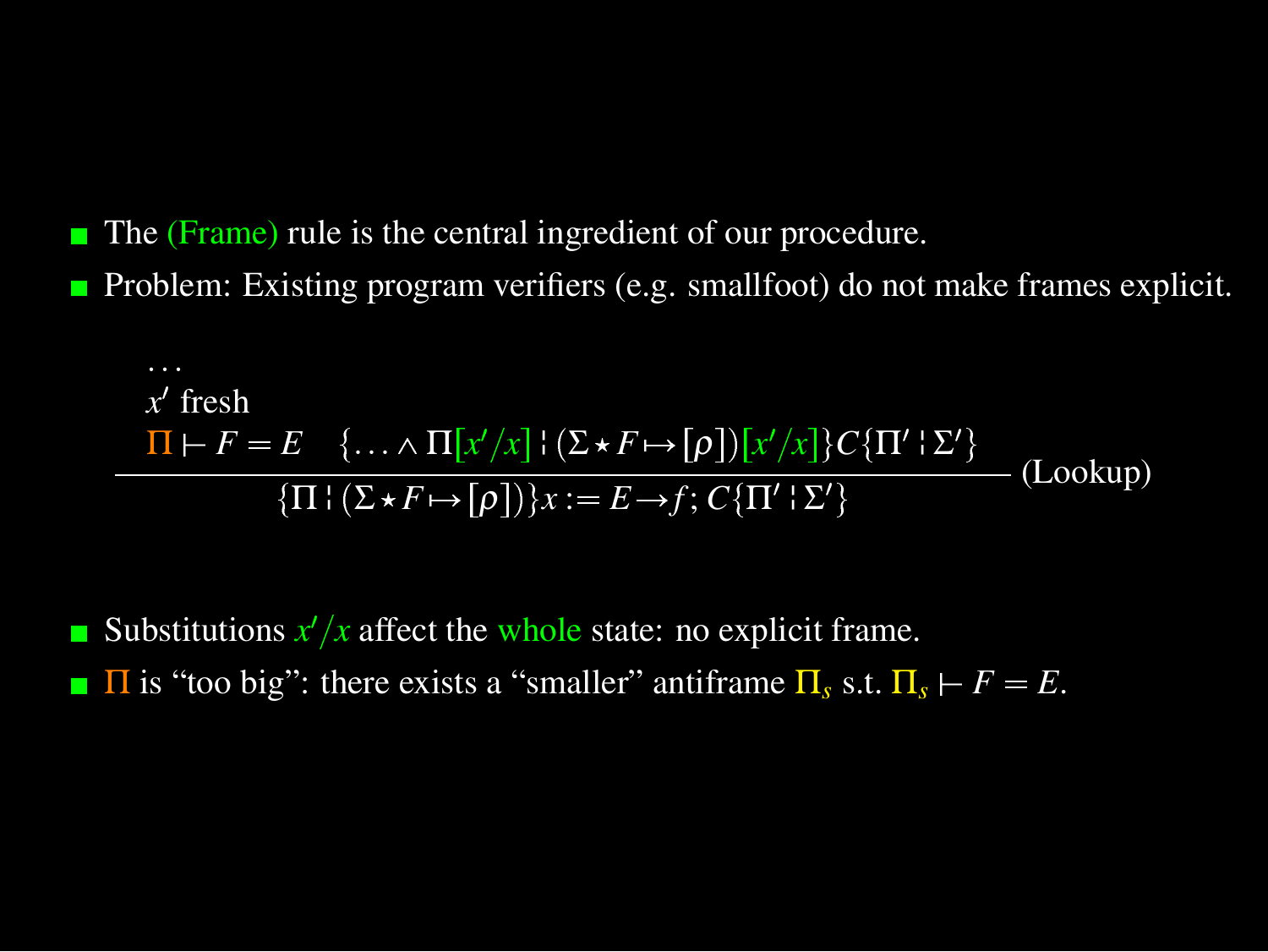#### Recall the big picture ?



In the proof tree generator:

- $\blacksquare$  Proof rules with explicit frames.
- But still usage of the program's verifier normal rules for verification.

#### Next slide:

Proof rules with explicit {anti-,} frames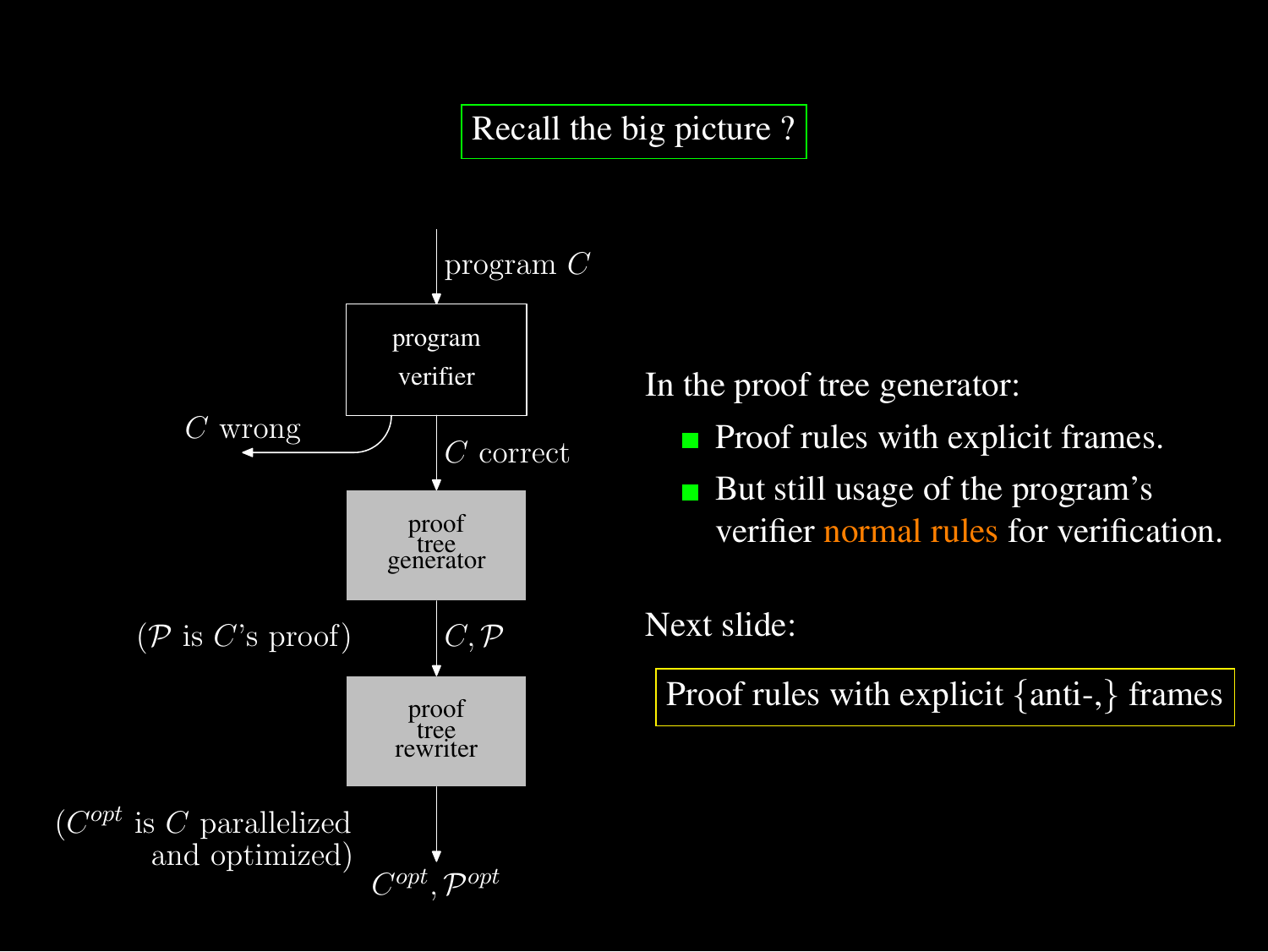Berdine, Calcagno, and O'Hearn "Symbolic Execution with Separation Logic"

$$
\frac{x' \text{ fresh}}{\Pi \vdash F = E \quad \{ \dots \land \Pi[x'/x] \mid (\Sigma \star F \mapsto [\rho]) [x'/x] \} C \{\Pi' \vdash \Sigma' \}
$$
\n
$$
\{ \Pi \vdash \Sigma \star F \mapsto [\rho] \} x := E \to f; C \{\Pi' \vdash \Sigma' \}
$$
\n(Lookup)

#### With explicit frames and antiframes

$$
x' \text{ fresh } \dots
$$
\n
$$
\Pi_a \vdash F = E
$$
\n
$$
\Xi = \Pi_a [x'/x] \wedge \dots \{(\Sigma_a \star F \mapsto [\rho])[x'/x] \qquad (Looking)
$$
\n
$$
\frac{\{\Pi_a \vdash \Sigma_a \star F \mapsto [\rho]\}x := E \to f\{\Xi\}}{(\Pi_a \vdash \Sigma_a \star F \mapsto [\rho]) \star \Xi_f\}x := E \to f\{\Xi \star \Xi_f\}} \qquad \text{(From } \Xi_f) \qquad \{\Xi \star \Xi_f\}C\{\Xi'\}
$$
\n
$$
\{\begin{array}{c}\n(\Pi_a \vdash \Sigma_a \star F \mapsto [\rho]) \star \Xi_f\}x := E \to f\{\Xi \star \Xi_f\} \\
\{\begin{array}{c}\n(\Pi_a \vdash \Sigma_a \star F \mapsto [\rho]) \\
\text{antifframe} \text{ modeled by } [x'/x] \\
\text{anifframe needed to prove } E \mapsto [\rho] \text{ and affected by } [x'/x] \\
\end{array}\n\end{array}\n\qquad \times \qquad\n\begin{array}{c}\n\Xi_f \\
\Xi_f \\
\end{array}\n\qquad \{x \star f \mapsto f : C\{\Xi'\} \\
\text{for } \Omega \text{ is the same in the image of } E \text{ and } E \text{ is the same in the image of } E \text{ and } E \text{ is the same in the image of } E \text{ and } E \text{ is the same in the image of } E \text{ and } E \text{ is the same in the image of } E \text{ and } E \text{ is the same in the image of } E \text{ and } E \text{ is the same in the image of } E \text{ and } E \text{ is the same in the image of } E \text{ and } E \text{ is the same in the image of } E \text{ and } E \text{ is the same in the image of } E \text{ and } E \text{ is the same in the image of } E \text{ and } E \text{ is the same in the image of } E \text{ and } E \text{ is the same in the image of } E \text{ and } E \text{ is the same in the image of } E \text{ and } E \text{ is the same in the image of } E \text{ and } E \text{ is the same in the image of } E \text{ and } E \text{ is the same in the image of } E \text{ and } E \text{ is the same in the image of } E \text{ and } E \text{ is the same in the image of } E \text{ and } E \text{ is the same in the image of } E \text{ and } E
$$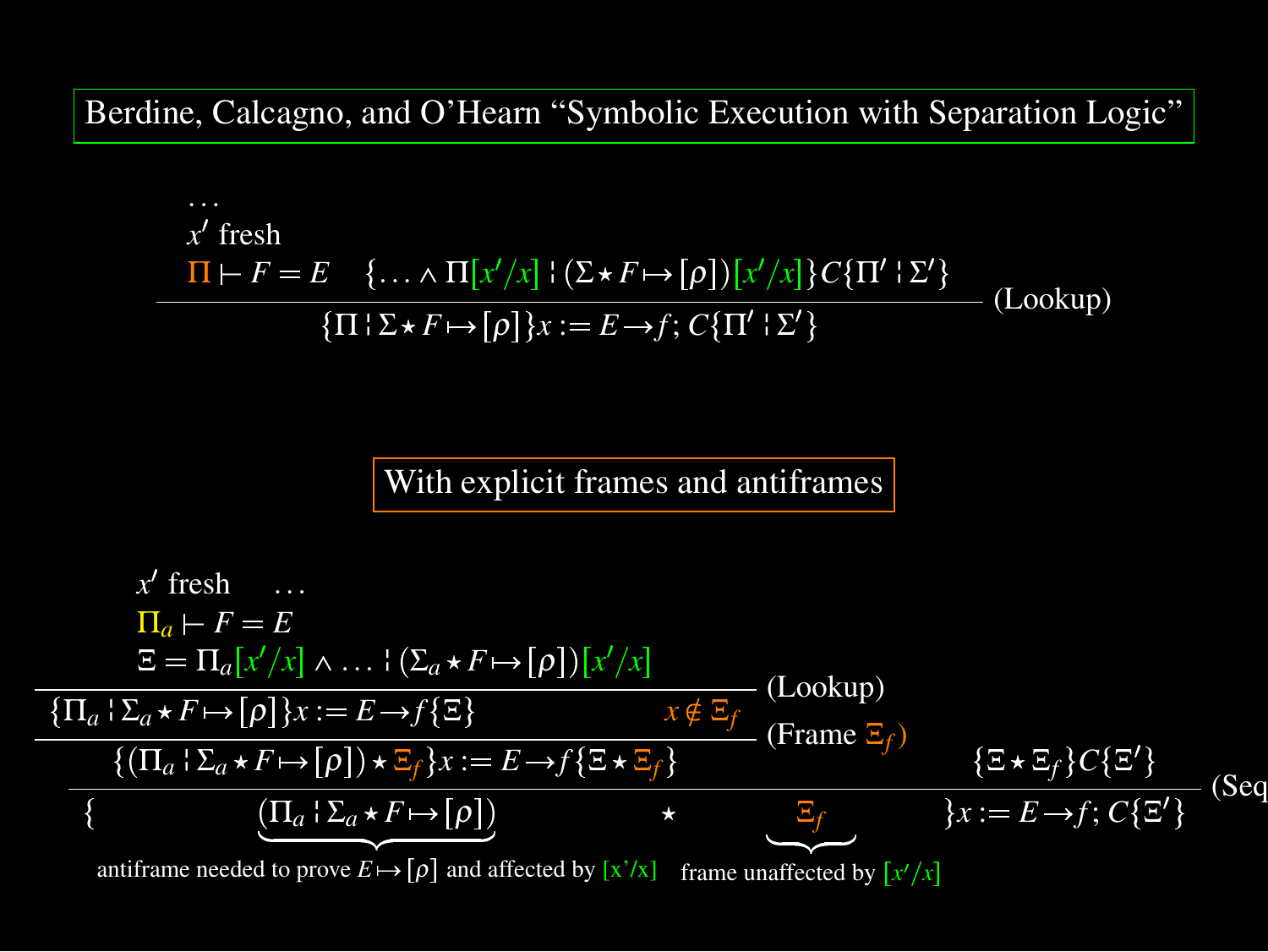Berdine, Calcagno, and O'Hearn "Symbolic Execution with Separation Logic"

$$
\frac{x' \text{ fresh } \{x = E[x'/x] \land \Pi[x'/x] \} \Sigma[x'/x] \} C\{\Pi' \} \Sigma'\}
$$
\n
$$
\{\Pi \} \Sigma\} x := E; C\{\Pi' \} \Sigma'\}
$$
\n(Assign)

Same problem: substitutions  $\left[x'/x\right]$  affect the whole state. П

#### With explicit frames and antiframes

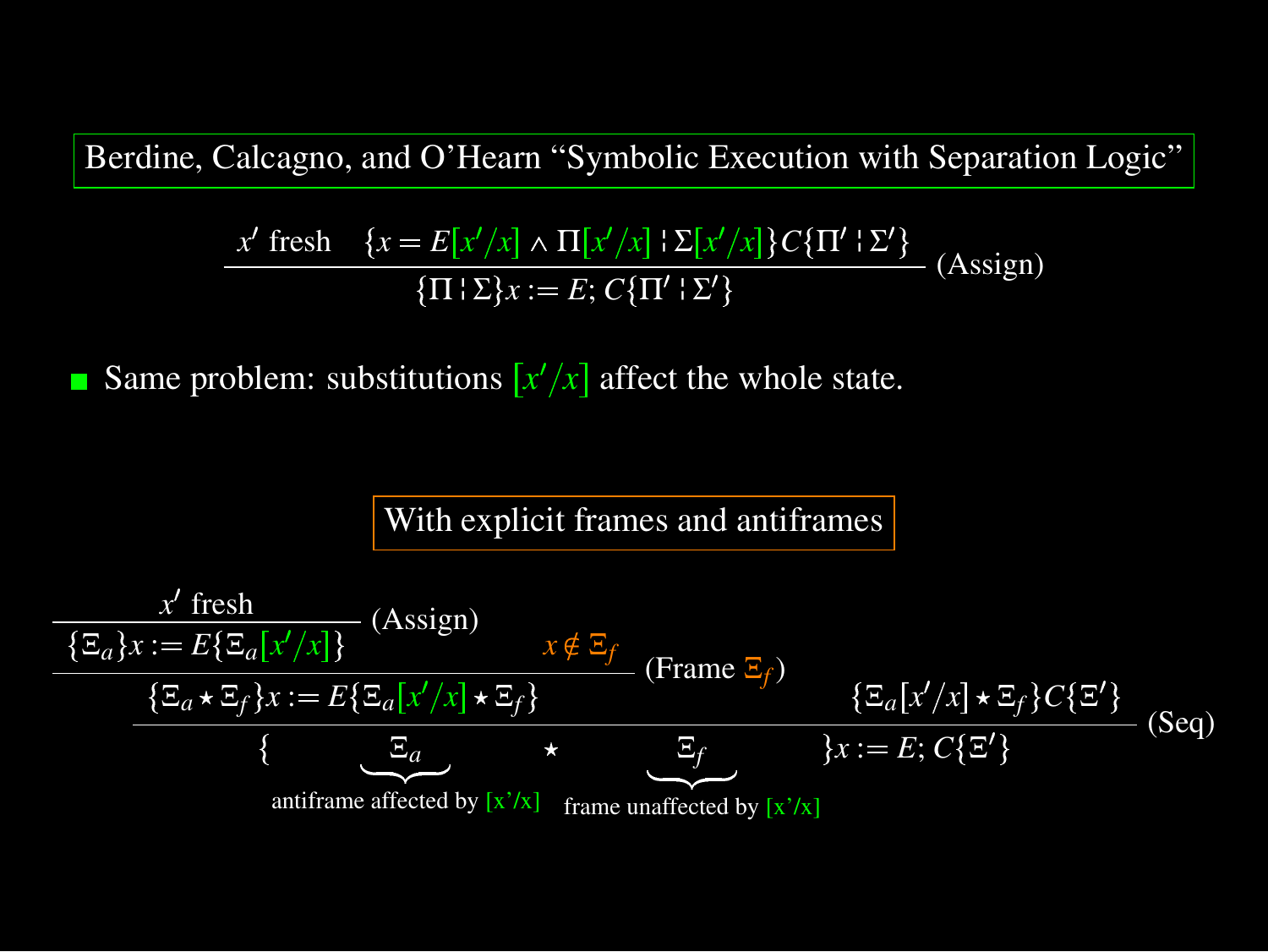Berdine, Calcagno, and O'Hearn "Symbolic Execution with Separation Logic"

 $\frac{\Pi \vdash \bot}{\{\Pi \mid \Sigma\} C \{\Theta\}}$  (Inconsistent)

With explicit frames and antiframes



 $emp \triangleq$  the heap is empty.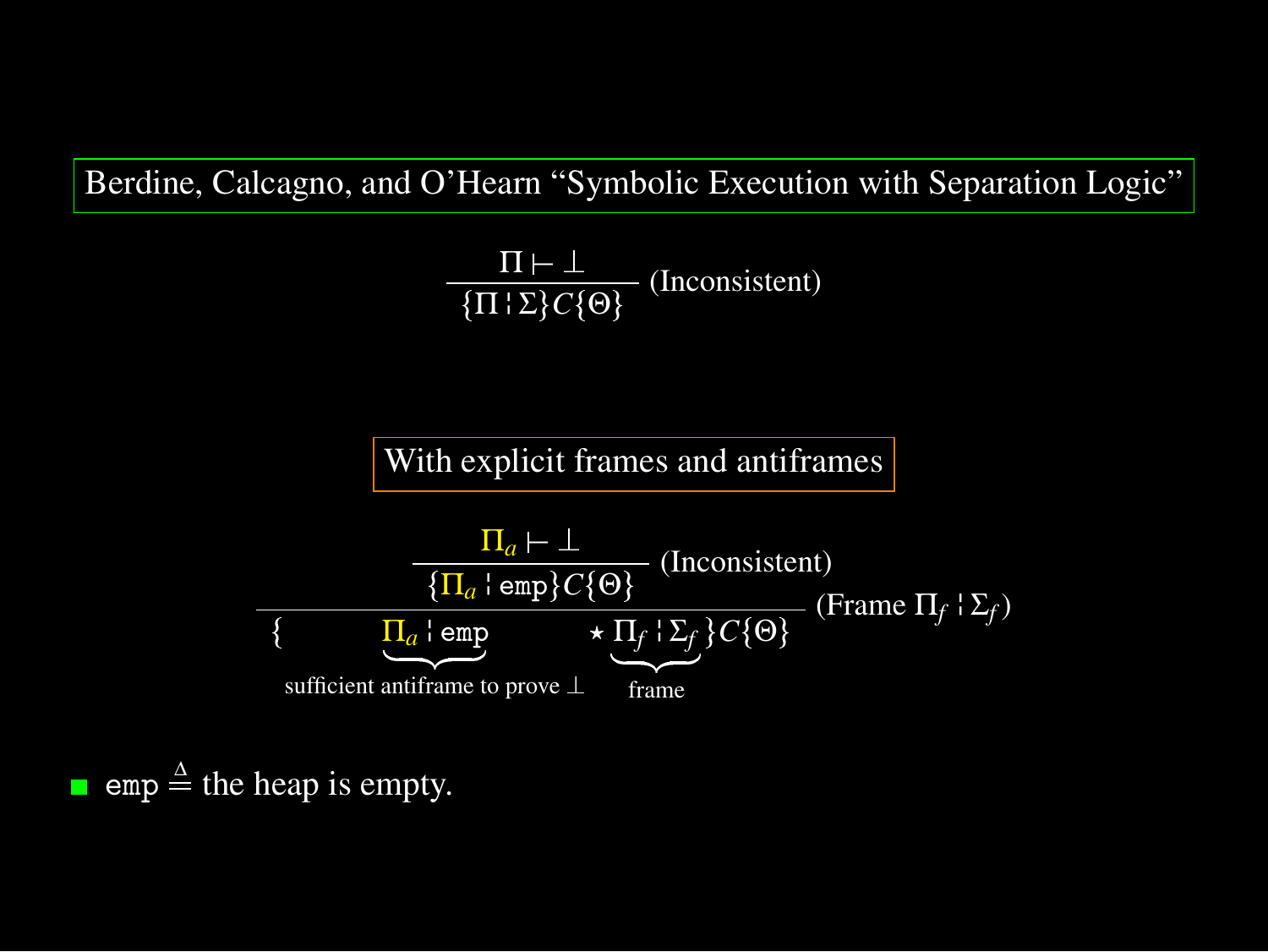The proof tree generator implements rules with explicit frames and antiframes.  $\blacksquare$ Written as an extension of the program verifier (= smallfoot).  $\blacksquare$ 

Problem: proof trees generated with these rules have a special shape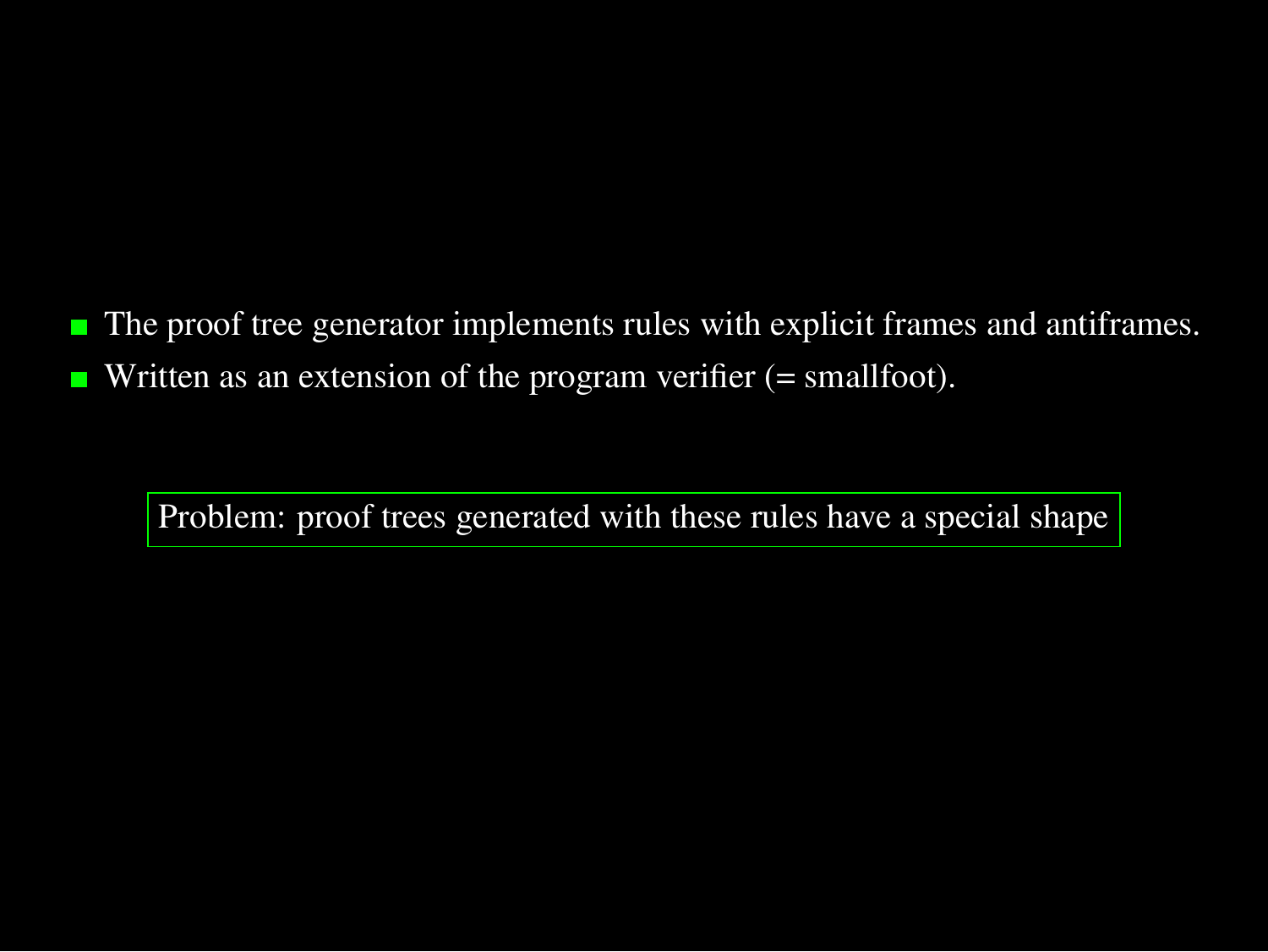For successive atomic commands *A*, trees have the following shape:

$$
\frac{\dots}{\{\dots\}A_0\{\dots\}} \cdot (\text{Frame}) \quad \frac{\overbrace{\{\dots\}A_1\{\dots\}}^{(\text{Frame})} \quad \overbrace{\{\dots\}A_2\{\dots\}}^{(\text{Frame})} \quad \overbrace{\dots\}A_2\{\dots\}}^{(\text{Frame})} \cdot (\text{Seq})}{\{\dots\}A_0\{\dots\}} \cdot (\text{Seq})}{\{\dots\}A_0; A_1; A_2\{\dots\}} \cdot (\text{Seq})}
$$

- A (Frame) at each atomic command.
- $\rightarrow$  Problem: Frames are redundant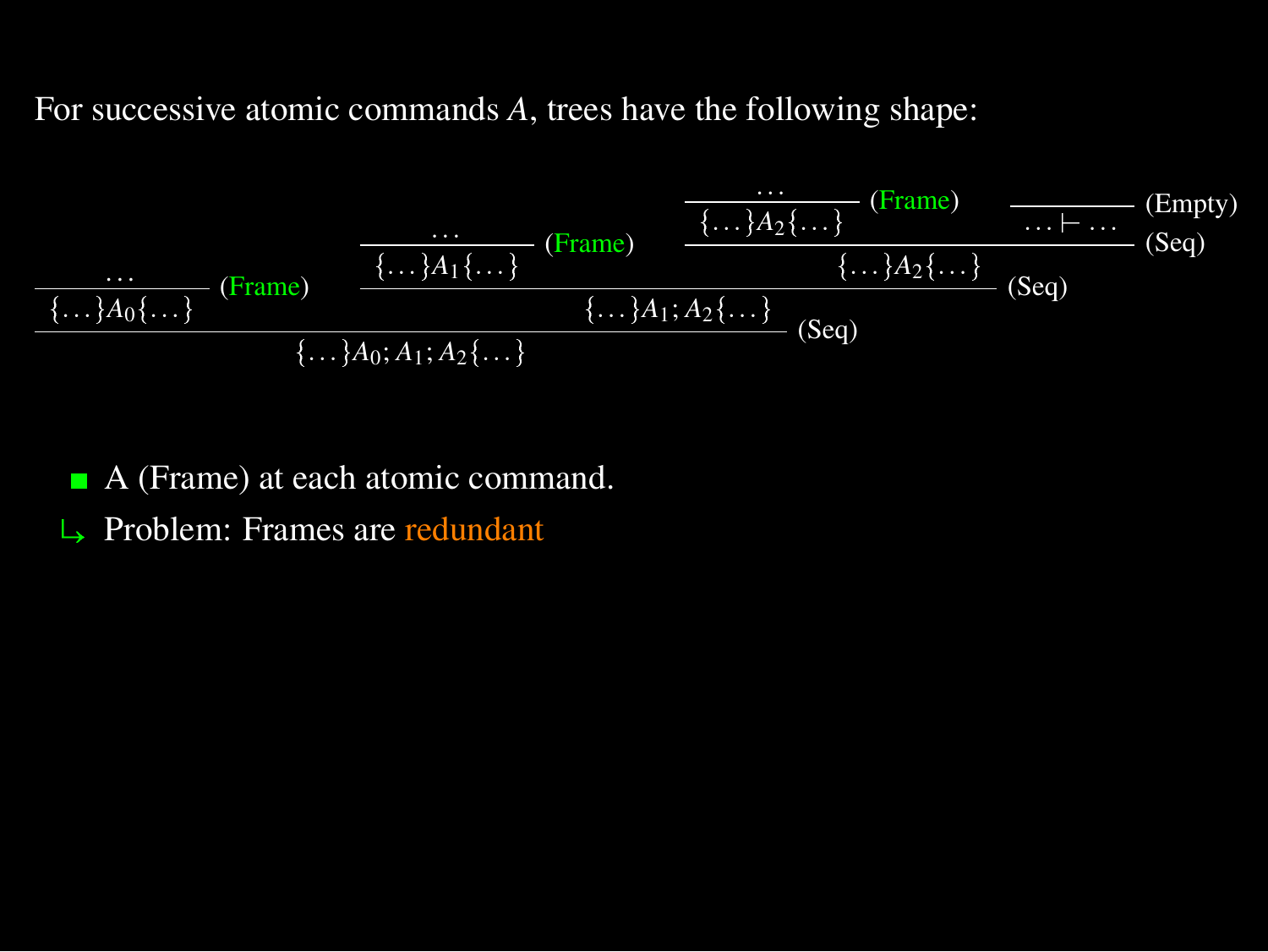For successive atomic commands *A*, trees have the following shape:

$$
\frac{\cdots}{\{ \ldots \} A_0 \{ \ldots \}} \text{ (Frame)} \quad \frac{\overbrace{\{\ldots\} A_1 \{ \ldots \}}^{(\text{Frame})} \quad \overbrace{\{\ldots\} A_2 \{ \ldots \}}^{(\text{Frame})} \quad \overbrace{\ldots \vdots \ldots \vdots }^{(\text{Frame})} \quad \overbrace{\{\ldots\} A_2 \{ \ldots \}}^{(\text{Frame})} \quad \overbrace{\ldots \vdots \ldots \vdots }^{(\text{Frame})} \quad \overbrace{\text{(Seq)}}^{(\text{Tempty})} \quad \overbrace{\text{(Seq)}}^{(\text{Tempty})} \quad \overbrace{\ldots \} A_0; A_1; A_2 \{ \ldots \}}^{(\text{Frame})} \quad \overbrace{\ldots \} A_1; A_2 \{ \ldots \}}^{(\text{Frame})} \quad \overbrace{\text{(Seq)}}
$$

A (Frame) at each atomic command.

 $\rightarrow$  Problem: Frames are redundant

$$
\frac{\overbrace{(\Lambda_{\overline{x}}^*)x \to f = n\{\Lambda_{\overline{x}}^n\}}_{\{\Lambda_{\overline{x}}^+}\} \text{ (Mutate)}}_{\{\Lambda_{\overline{x},\overline{y},z}\}x \to f = n\{\Lambda_{\overline{x},\overline{y}}^n\}}_{\text{ (Hutate)}} \quad \frac{\overbrace{(\Lambda_{\overline{y}}^*)y \to f = m\{\Lambda_{\overline{y}}^m\}}_{\{\Lambda_{\overline{x},\overline{y},z}\}y \to f = m\{\Lambda_{\overline{x},\overline{y},z}^m\}}_{\{\Lambda_{\overline{x},\overline{y},z}\}y \to f = m\{\Lambda_{\overline{x},\overline{y},z}^n\}}_{\text{ (Fulute)}} \quad \frac{\overbrace{(\Lambda_{\overline{x}}^n\}z \to f = k\{\Lambda_{\overline{x},\overline{y}}^n\}}_{\{\Lambda_{\overline{x},\overline{y},z}^n\}y \to f = m\{\Lambda_{\overline{x},\overline{y},z}^n\}}_{\text{ (Fulute)}} \quad \frac{\overbrace{(\Lambda_{\overline{x},\overline{y},\overline{z}}^n\}y \to f = m\{\Lambda_{\overline{x},\overline{y},z}^n\}}_{\{\Lambda_{\overline{x},\overline{y},z}^n\}y \to f = m\{x \to f = k\{\Lambda_{\overline{x},\overline{y},z}^n\}}_{\text{ (Seq)}} \quad \text{(Seq)}
$$
\n
$$
\frac{\overbrace{(\Lambda_{\overline{x},\overline{y},\overline{z}}^n\}x \to f = n\{y \to f = m\{z \to f = k\{\Lambda_{\overline{x},\overline{y},\overline{z}}^n\}}_{\{\Lambda_{\overline{x},\overline{y},\overline{z}}^n\}}_{\text{ (Seq)}}
$$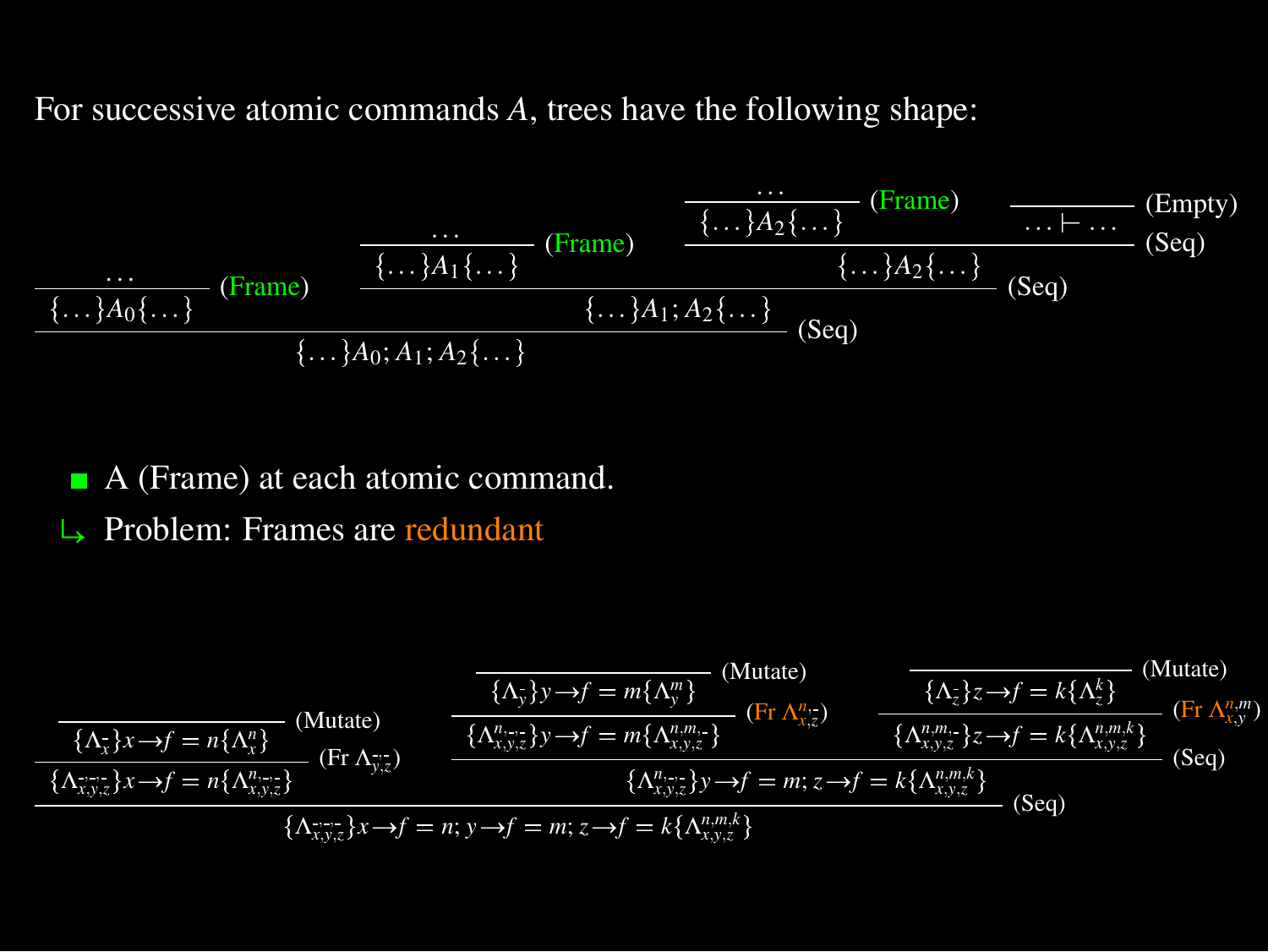$\blacksquare$  We rewrite proof trees to frame multiple commands (= frame factorization).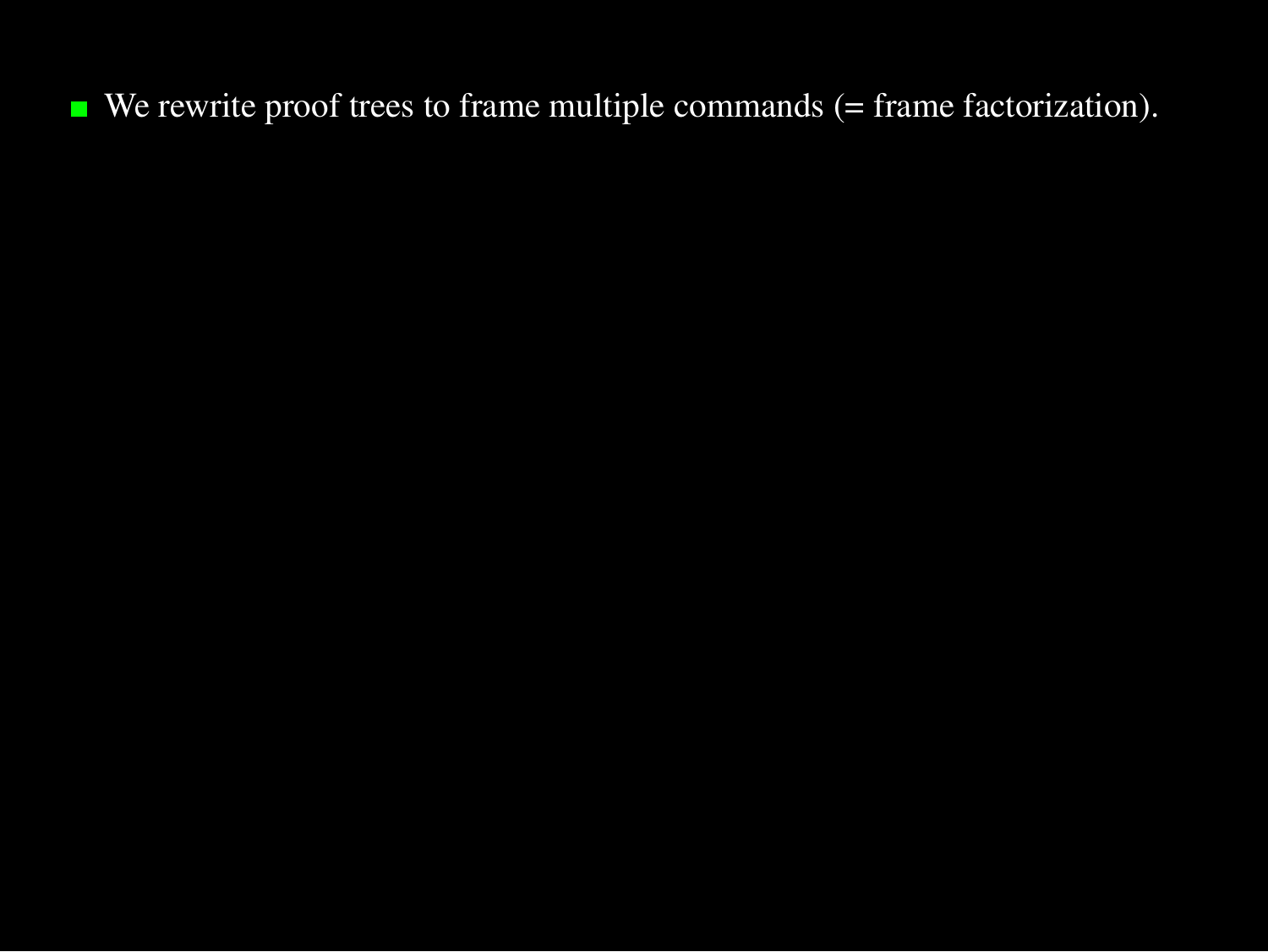$\blacksquare$  We rewrite proof trees to frame multiple commands (= frame factorization). Below, Ξ*<sup>c</sup>* is the factorized frame.

Guard:  $\Xi_f \Leftrightarrow \Xi_{f_0} \star \Xi_c$  and  $\Theta_f \Leftrightarrow \Theta_{f_0} \star \Xi_c$ 

tΞ*a*u*C*tΞ*p*u (Fr Ξ*<sup>f</sup>* ) tΞ*<sup>a</sup>* Ξ*<sup>f</sup>* u*C*tΞ*<sup>p</sup>* Ξ*<sup>f</sup>* u tΘ*a*u*C* 1tΘ*p*u (Fr Θ*<sup>f</sup>* ) tΘ*<sup>a</sup>* Θ*<sup>f</sup>* u*C* 1tΘ*<sup>p</sup>* Θ*<sup>f</sup>* u tΘ*<sup>p</sup>* Θ*<sup>f</sup>* u*C* 2tΞ 1u (Seq) tΘ*<sup>a</sup>* Θ*<sup>f</sup>* u*C* 1; *C* 2tΞ 1u (Seq) tΞ*<sup>a</sup>* Ξ*<sup>f</sup>* u*C*; *C* 1; *C* 2tΞ 1u Ó FactorizeFrames tΞ*a*u*C*tΞ*p*u (Fr Ξ*f*<sup>0</sup> ) tΞ*<sup>a</sup>* Ξ*f*<sup>0</sup> u*C*tΞ*<sup>p</sup>* Ξ*f*<sup>0</sup> u tΘ*a*u*C* 1tΘ*p*u (Empty) Θ*<sup>p</sup>* \$ Θ*<sup>p</sup>* (Seq) tΘ*a*u*C* 1tΘ*p*u (Fr Θ*f*<sup>0</sup> ) tΘ*<sup>a</sup>* Θ*f*<sup>0</sup> u*C* 1tΘ*<sup>p</sup>* Θ*f*<sup>0</sup> u (Seq) tΞ*<sup>a</sup>* Ξ*f*<sup>0</sup> u*C*; *C* 1tΘ*<sup>p</sup>* Θ*f*<sup>0</sup> u (Fr Ξ*c*) tΞ*<sup>a</sup>* Ξ*<sup>f</sup>* u*C*; *C* 1tΘ*<sup>p</sup>* Θ*<sup>f</sup>* u tΘ*<sup>p</sup>* Θ*<sup>f</sup>* u*C* 2tΞ 1u (Seq) tΞ*<sup>a</sup>* Ξ*<sup>f</sup>* u*C*; *C* 1; *C* 2tΞ 1u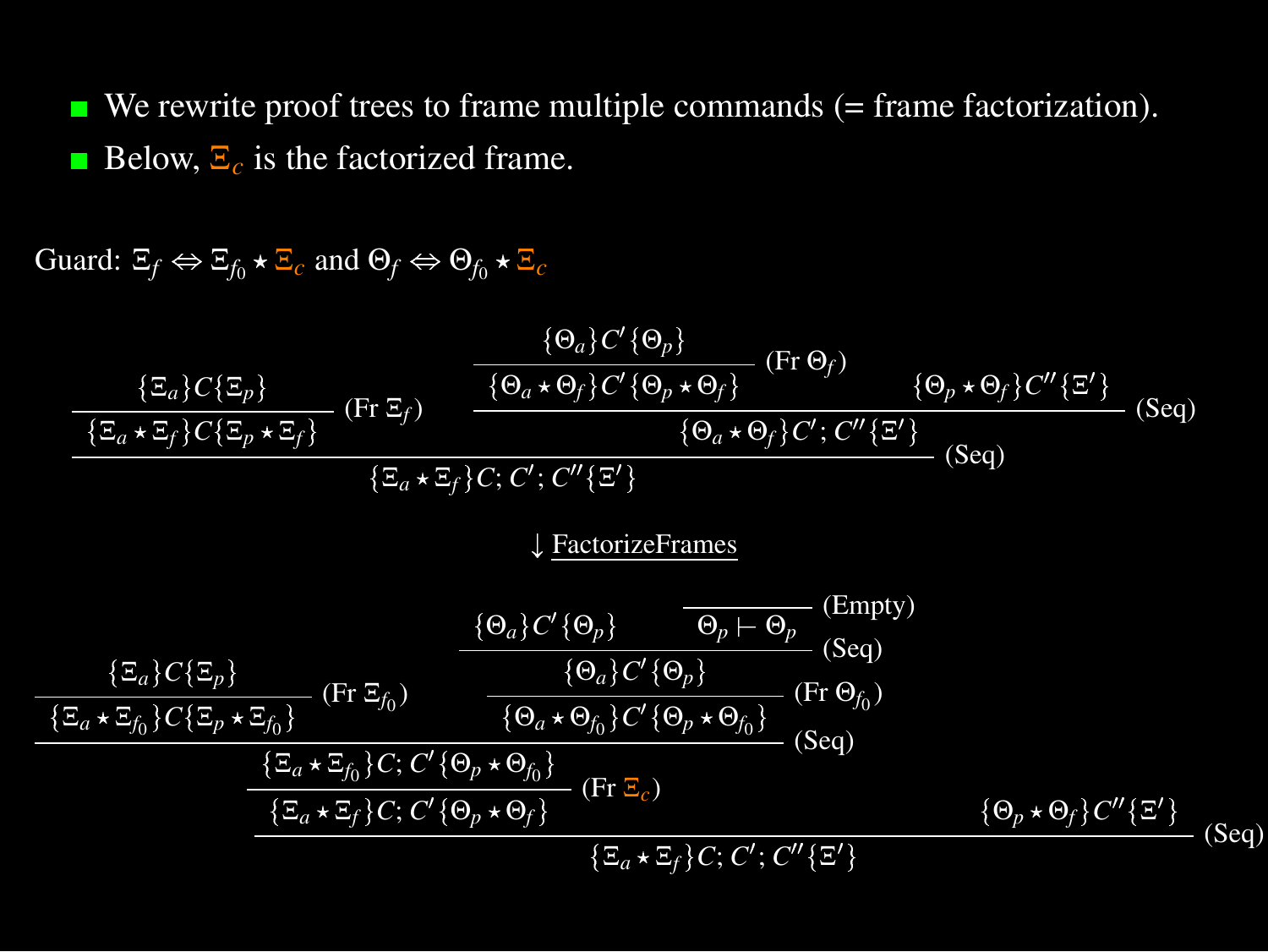#### **Example of frame factorization:**

$$
\frac{\overbrace{(\Lambda_{\vec{x}}^1)x \to f = n\{\Lambda_{\vec{x}}^n\}}_{\{\Lambda_{\vec{x},\vec{y},z}^n\}x \to f = n\{\Lambda_{\vec{x},\vec{y},z}^n\}}_{\{\Lambda_{\vec{x},\vec{y},z}^n\}x \to f = n\{\Lambda_{\vec{x},\vec{y},z}^n\}}_{\{\Lambda_{\vec{x},\vec{y},z}^n\}x \to f = n\{\Lambda_{\vec{x},\vec{y},z}^n\}}_{\{\Lambda_{\vec{x},\vec{y},z}^n\}x \to f = n; y \to f = m; z \to f = k\{\Lambda_{\vec{x},\vec{y},z}^n\}}_{\{\Lambda_{\vec{x},\vec{y},z}^n\}x \to f = n\{\Lambda_{\vec{x},\vec{y},z}^n\}}_{\{\Lambda_{\vec{x},\vec{y},z}^n\}x \to f = n; y \to f = m; z \to f = k\{\Lambda_{\vec{x},\vec{y},z}^n\}}_{\{\Lambda_{\vec{x},\vec{y},z}^n\}x \to f = n; y \to f = m; z \to f = k\{\Lambda_{\vec{x},\vec{y},z}^n\}}_{\{\Lambda_{\vec{x},\vec{y},z}^n\}x \to f = n; y \to f = m; z \to f = k\{\Lambda_{\vec{x},\vec{y},z}^n\}}_{\{\Lambda_{\vec{x},\vec{y},z}^n\}x \to f = n\{\Lambda_{\vec{x},\vec{y},z}^n\}}_{\{\Lambda_{\vec{x},\vec{y},z}^n\}x \to f = n\{\Lambda_{\vec{x},\vec{y},z}^n\}}_{\{\Lambda_{\vec{y},z}^n\}x \to f = n\{\Lambda_{\vec{x},\vec{y},z}^n\}}_{\{\Lambda_{\vec{y},z}^n\}x \to f = n\{\Lambda_{\vec{x},\vec{y},z}^n\}}_{\{\Lambda_{\vec{y},z}^n\}x \to f = n; y \to f = m; z \to f = k\{\Lambda_{\vec{y},\vec{z}}^n\}}_{\{\Lambda_{\vec{y},z}^n\}x \to f = n\{\Lambda_{\vec{x},\vec{y},z}^n\}}_{\{\Lambda_{\vec{y},z}^n\}x \to f = n; y \to f = m; z \to f = k\{\Lambda_{\vec{y
$$

(Mutate)

)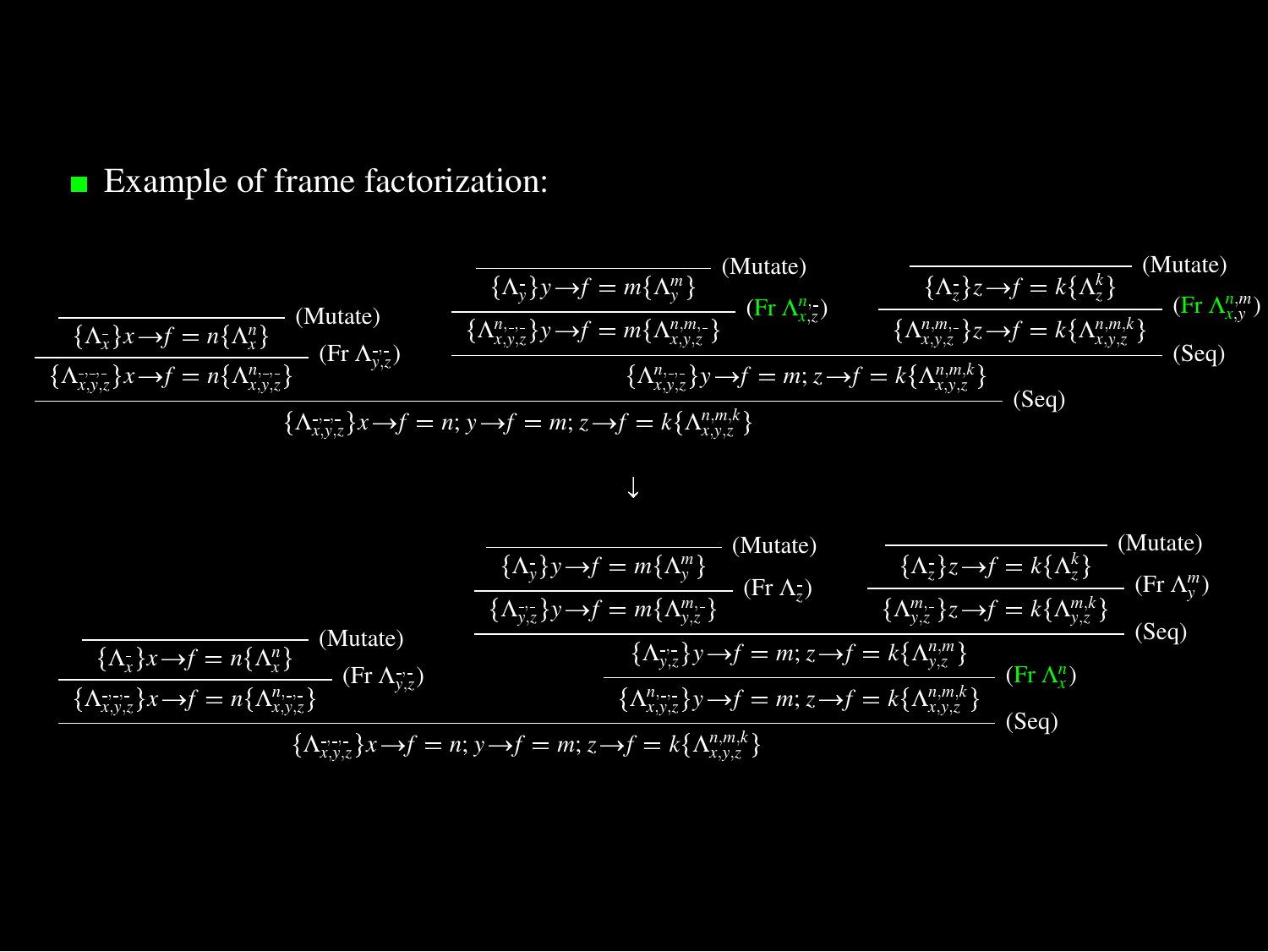With factorized frames: optimizations are (quite) simple to express

$$
\frac{\{\Xi\}C\{\Theta\}}{\{\Xi \star \Xi'\}C\{\Theta \star \Xi'\}} \frac{\{\Xi'\}C'\{\Theta'\}}{\{\Theta \star \Xi'\}C'\{\Theta \star \Theta'\}} \frac{\{\Theta \star \Theta'\}C''\{\Xi''\}}{\{\Theta \star \Xi'\}C'\{\Theta \star \Theta'\}} \frac{\{\Theta \star \Theta'\}C''\{\Xi''\}}{\{\Theta \star \Xi'\}C'\{\Theta'\}}}{\{\Xi \star \Xi'\}C;\ C';\ C'''\{\Xi''\}} \frac{\{\Theta \star \Xi'\}C'\{C''\}\{\Xi''\}}{\{\Theta \star \Theta'\}} \frac{\{\Theta \star \Theta'\}C''\{\Xi''\}}{\{\Xi \star \Xi'\}C'\{\Theta'\}}}{\{\Xi \star \Xi'\}C'\{\Theta'\}} \frac{\{\Xi \star \Xi'\}C'\{\Theta'\}}{\{\Theta \star \Theta'\}C''\{\Xi''\}} \frac{\{\Theta \star \Theta'\}C''\{\Xi''\}}{\{\Theta \star \Theta'\}} \frac{\{\Theta \star \Theta'\}C''\{\Xi''\}}{\{\Theta \star \Theta'\}}}{\{\Theta \star \Theta'\}C''\{\Xi''\}}}
$$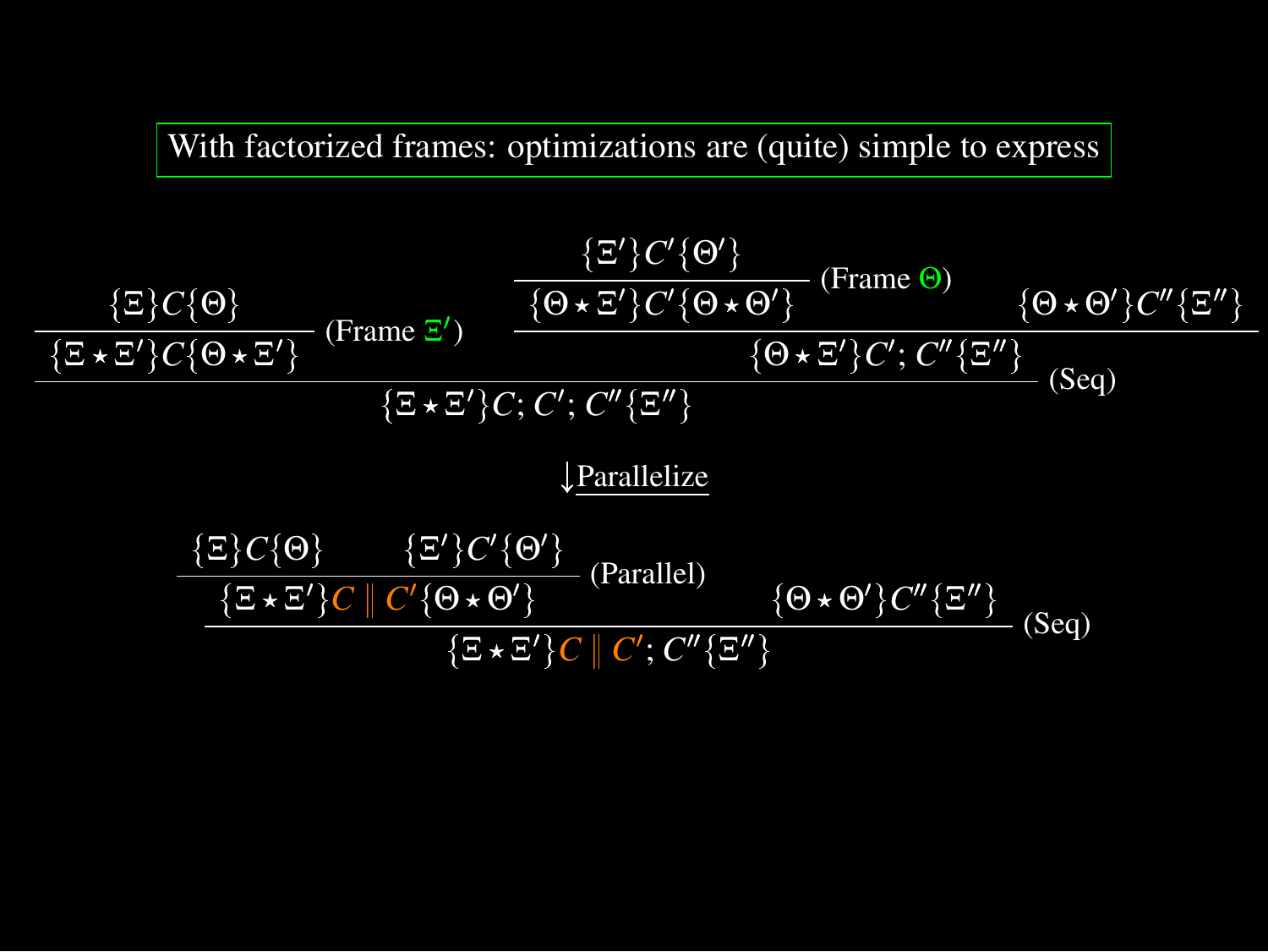With factorized frames: optimizations are (quite) simple to express

$$
\frac{\{\Xi\}C\{\Theta\}}{\{\Xi \star \Xi'\}C\{\Theta \star \Xi'\}} \text{ (Frame } \Xi') \quad \frac{\{\Xi'\}C'\{\Theta'\}}{\{\Theta \star \Xi'\}C'\{\Theta \star \Theta'\}} \text{ (Frame } \Theta) \quad \{\Theta \star \Theta'\}C''\{\Xi''\}}{\{\Xi \star \Xi'\}C;\ C';\ C''\{\Xi''\}} \quad \text{(Seq)}
$$
\n
$$
\frac{\{\Xi \star \Xi'\}C\{\Theta \star \Xi'\}C;\ C''\{\Xi''\}}{\{\Xi \star \Xi'\}C;\ C''\{\Xi''\}}
$$
\n
$$
\frac{\frac{\text{Parallelize}}{\{\Xi \star \Xi'\}C'\{\Theta'\}}}{\frac{\{\Xi \star \Xi'\}C''\{\Theta' \}}{\{\Xi \star \Xi'\}C''\{\Theta' \}} \quad \text{(Parallel)} \quad \{\Theta \star \Theta'\}C''\{\Xi''\}}{\frac{\{\Xi \star \Xi'\}C''\{C'\{\Theta \star \Theta'\}}}{\{\Xi \star \Xi'\}C''\{C'\}C'''\{\Xi''\}} \quad \text{(Seq)}
$$

- $\{\Theta \star \Theta'\} C'' \{\Xi''\}$  can be "dummy" i.e., a single application of (Empty).
- $\rightarrow$  Or  $C''$  can be a "normal" continuation.
- This rule matches the two cases.г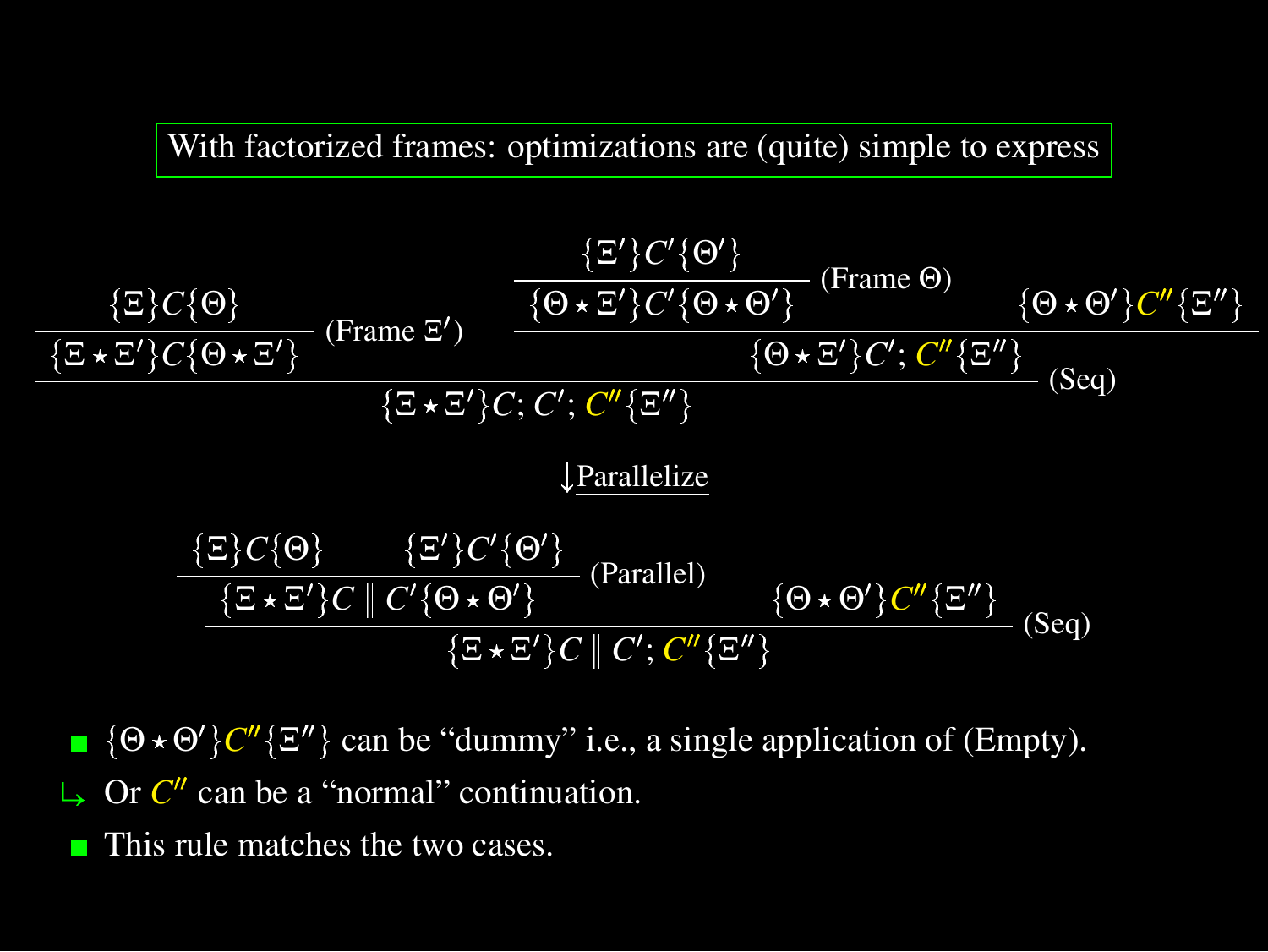#### Optimizations include:

- 
- early disposal and late allocation (omitted in this talk) П
- early lock releasing and late lock acquirement (next 2 slides) П
- improvement of temporal locality  $(3<sup>th</sup> slide)$  $\overline{\phantom{a}}$

**parallelization** (previous slide)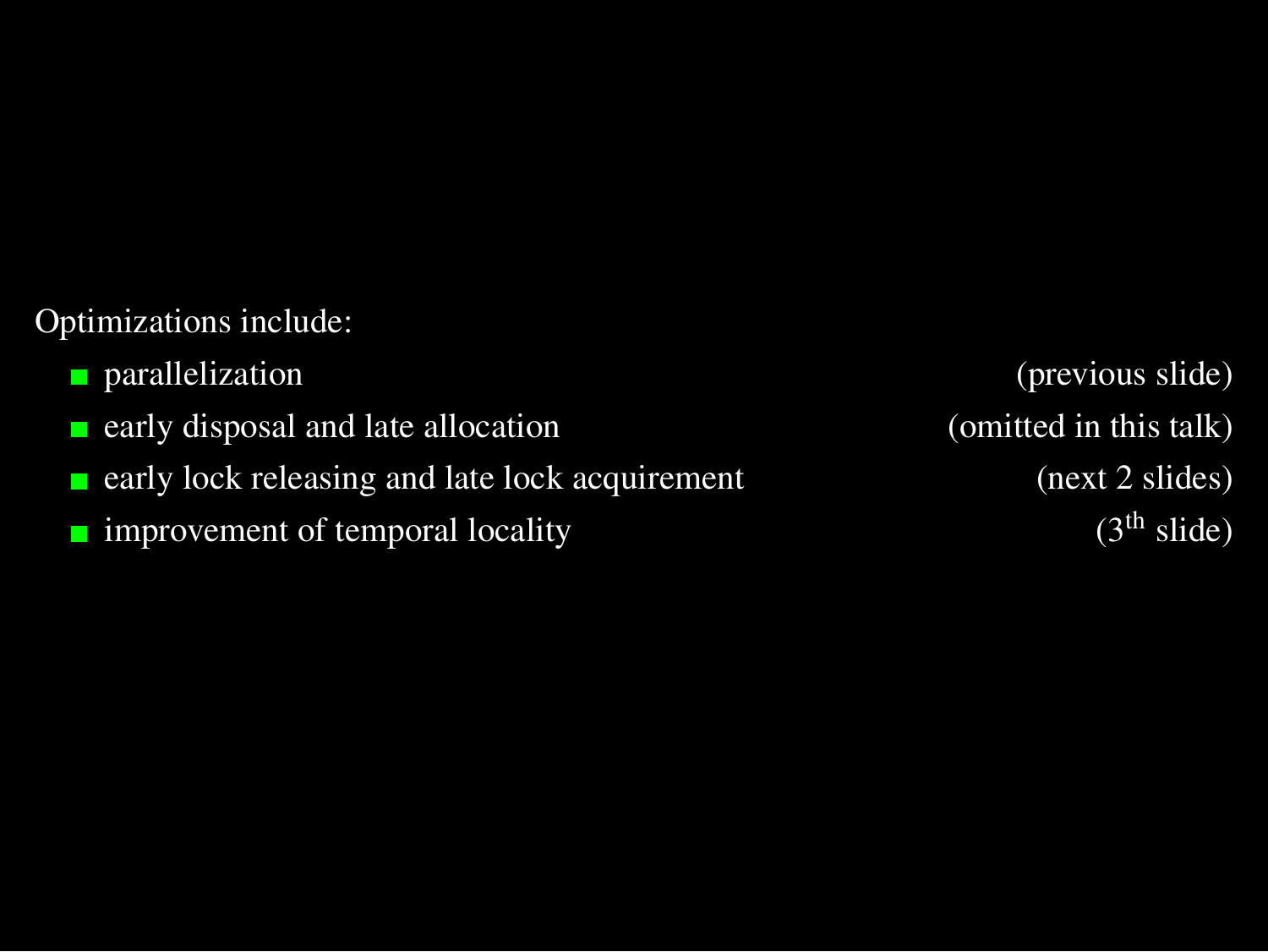# Locks in Separation Logic

- Each lock guards a part of the heap called the lock's resource invariant.
- Resource invariants are exchanged between locks and threads: г
	- When a lock is acquired, it lends its resource invariant to the acquiring thread.
	- When a lock is released, it claims back its resource invariant from the releasing thread.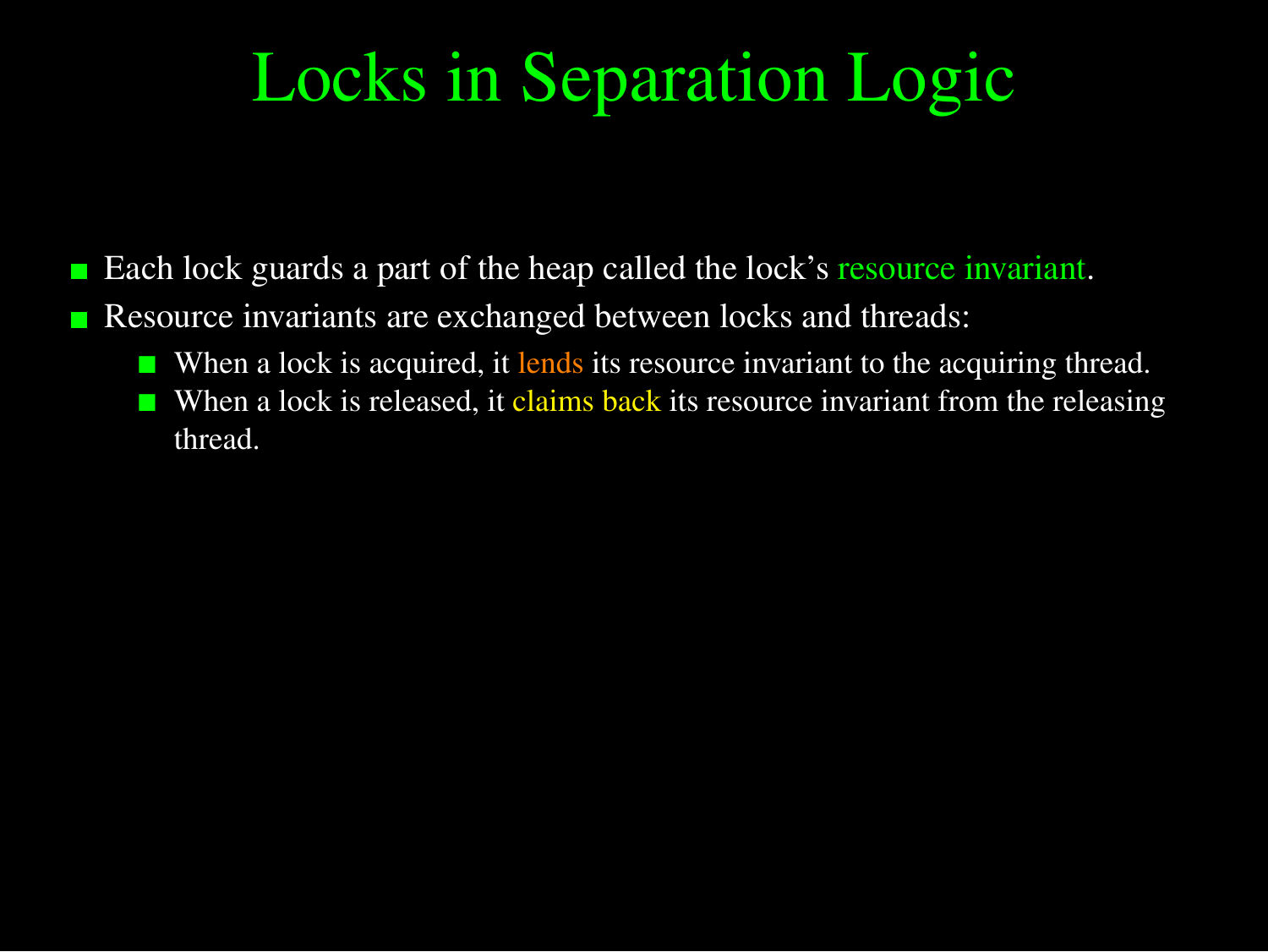# Locks in Separation Logic

- Each lock guards a part of the heap called the lock's resource invariant.
- Resource invariants are exchanged between locks and threads: г
	- When a lock is acquired, it lends its resource invariant to the acquiring thread.
	- When a lock is released, it claims back its resource invariant from the releasing thread.

Formally (where  $r_{\Theta}$  means  $\Theta$  is *r*'s resource invariant):

$$
\frac{\{\Xi \star \Theta\} C\{\Xi' \star \Theta\}}{\{\Xi\} \text{with } r_{\Theta} \text{ do } C \text{ endwith } \{\Xi'\}} \text{ (Region)}
$$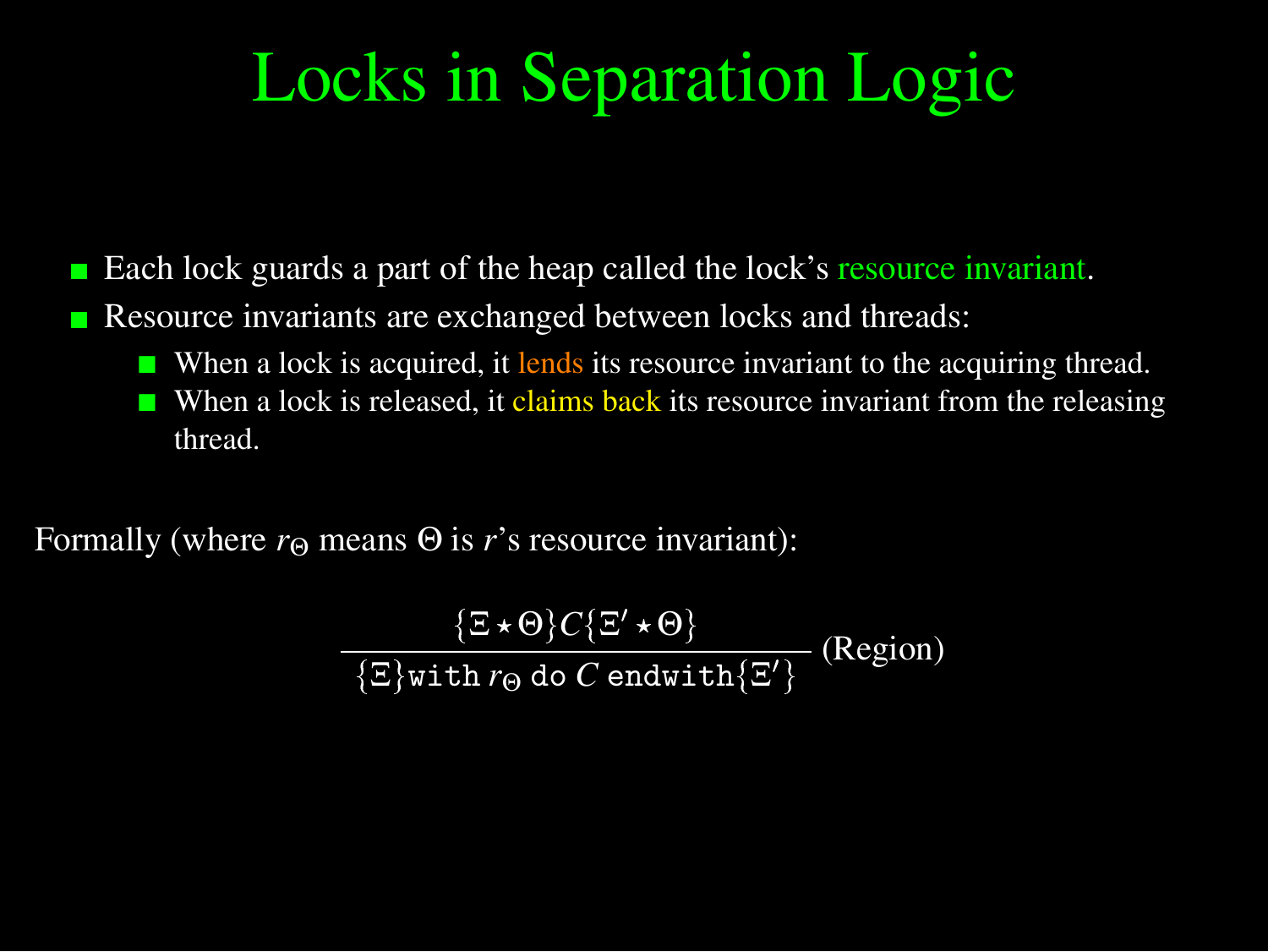Intuition: execute as much code as possible outside critical regions, П

 $\rightarrow$  by releasing locks as soon as possible

$$
\frac{\{\Xi'\}C'\{\Xi''\}}{\{\Xi*\Theta\}C\{\Xi'\star\Theta\}} \quad \text{(Frame } \Theta)
$$
\n
$$
\frac{\{\Xi'\}C'\{\Xi''\star\Theta\}}{\{\Xi*\Theta\}C; C'\{\Xi''\star\Theta\}} \quad \text{(Seq)}
$$
\n
$$
\frac{\{\Xi'\}C'\{\Xi''\star\Theta\}}{\{\Xi\}with r_{\Theta}\text{ do } C; C'\text{ endwith}\{\Xi''\}} \quad \text{(Region)}
$$
\n
$$
\frac{\{\Xi''\}C''\{\Xi'''\}}{\{\Xi\}with r_{\Theta}\text{ do } C; C'\text{ endwith; } C''\{\Xi'''\}} \quad \text{(Seq)}
$$
\n
$$
\frac{\{\Xi*\Theta\}C\{\Xi'\star\Theta\}}{\{\Xi\}with r_{\Theta}\text{ do } C\text{ endwith}\{\Xi'\}} \quad \text{(Region)}
$$
\n
$$
\frac{\{\Xi'\}C'\{\Xi''\}}{\{\Xi'\}with r_{\Theta}\text{ do } C\text{ endwith; } C'\{\Xi''\}} \quad \text{(Seq)}
$$
\n
$$
\frac{\{\Xi''\}C''\{\Xi''\}}{\{\Xi\}with r_{\Theta}\text{ do } C\text{ endwith; } C'\{\Xi''\}} \quad \text{(Seq)}
$$
\n
$$
\frac{\{\Xi''\}C''\{\Xi''\}}{\{\Xi'\}with r_{\Theta}\text{ do } C\text{ endwith; } C'; C''\{\Xi'''\}} \quad \text{(Seq)}
$$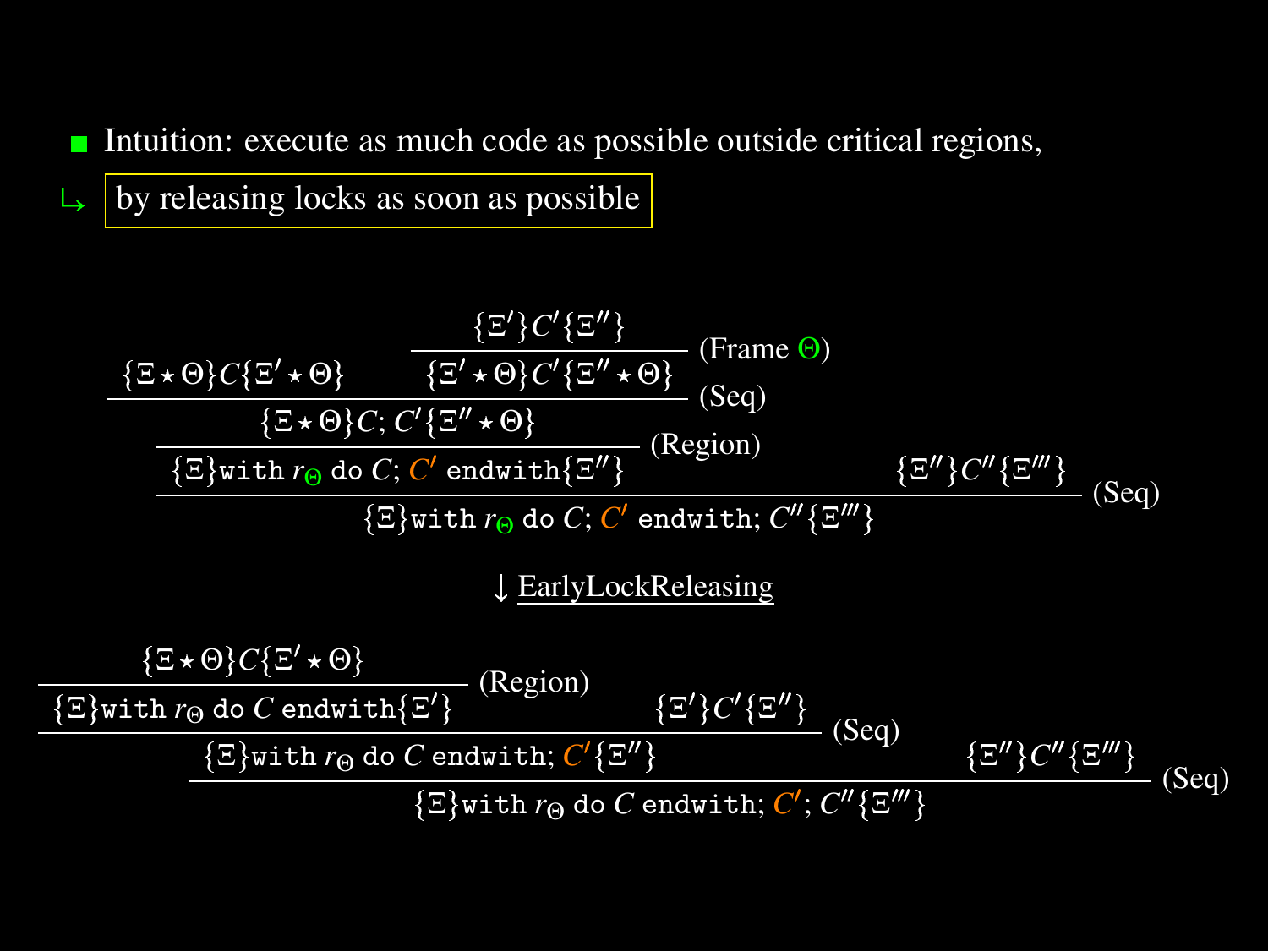Intuition: execute as much code as possible outside critical regions, П

 $\overline{\mathsf{b}}$  by acquiring locks as late as possible

$$
\frac{\{\Xi\}C\{\Xi'\}}{\{\Xi\star\Theta\}C\{\Xi'\star\Theta\}}\n\quad \text{(Frame } \Theta)}\n\frac{\{\Xi'\star\Theta\}C'\{\Xi''\star\Theta\}}{\{\Xi\star\Theta\}C;\ C'\{\Xi''\star\Theta\}}\n\quad \text{(Seq)}\n\frac{\{\Xi\}\text{with }r_{\Theta}\text{ do }C;\ C'\text{ endwith}\{\Xi''\}}{\{\Xi\} \text{with }r_{\Theta}\text{ do }C;\ C'\text{ endwith}\{\Xi''\}}\n\quad \text{(Region)}\n\frac{\{\Xi''\}C''\{\Xi'''\}}{\{\Xi'\} \text{with }r_{\Theta}\text{ do }C;\ C'\text{ endwith; }C''\{\Xi'''\}}\n\frac{\{\Xi\}C\{\Xi'\}}{\{\Xi'\star\Theta\}C'\{\Xi''\star\Theta\}}\n\frac{\{\Xi\}C\{\Xi'\}}{\{\Xi'\} \text{with }r_{\Theta}\text{ do }C'\text{ endwith}\{\Xi''\}}\n\frac{\{\Xi\}C\{\Xi'\}}{\{\Xi'\}C;\text{with }r_{\Theta}\text{ do }C'\text{ endwith}\{\Xi''\}}\n\frac{\{\Xi''\}C''\{\Xi'''\}}{\{\Xi'\}C;\text{with }r_{\Theta}\text{ do }C'\text{ endwith}\{\Xi''\}}\n\text{(Seq)}
$$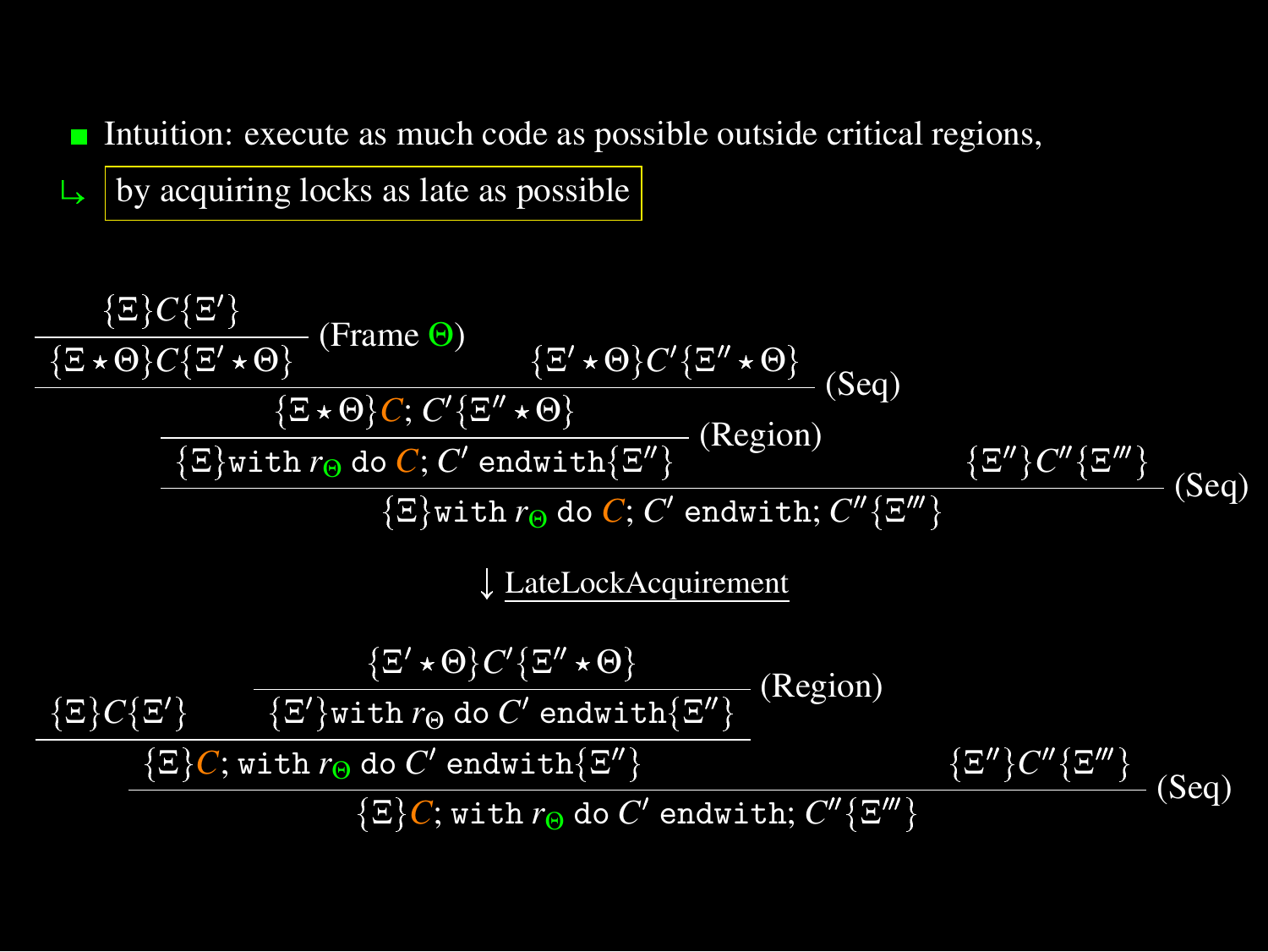**■ temporal locality**  $\stackrel{\Delta}{=}$  **time between two accesses to the same heap cell**  $\Box$  the smaller the better (no need to free/load processors's caches)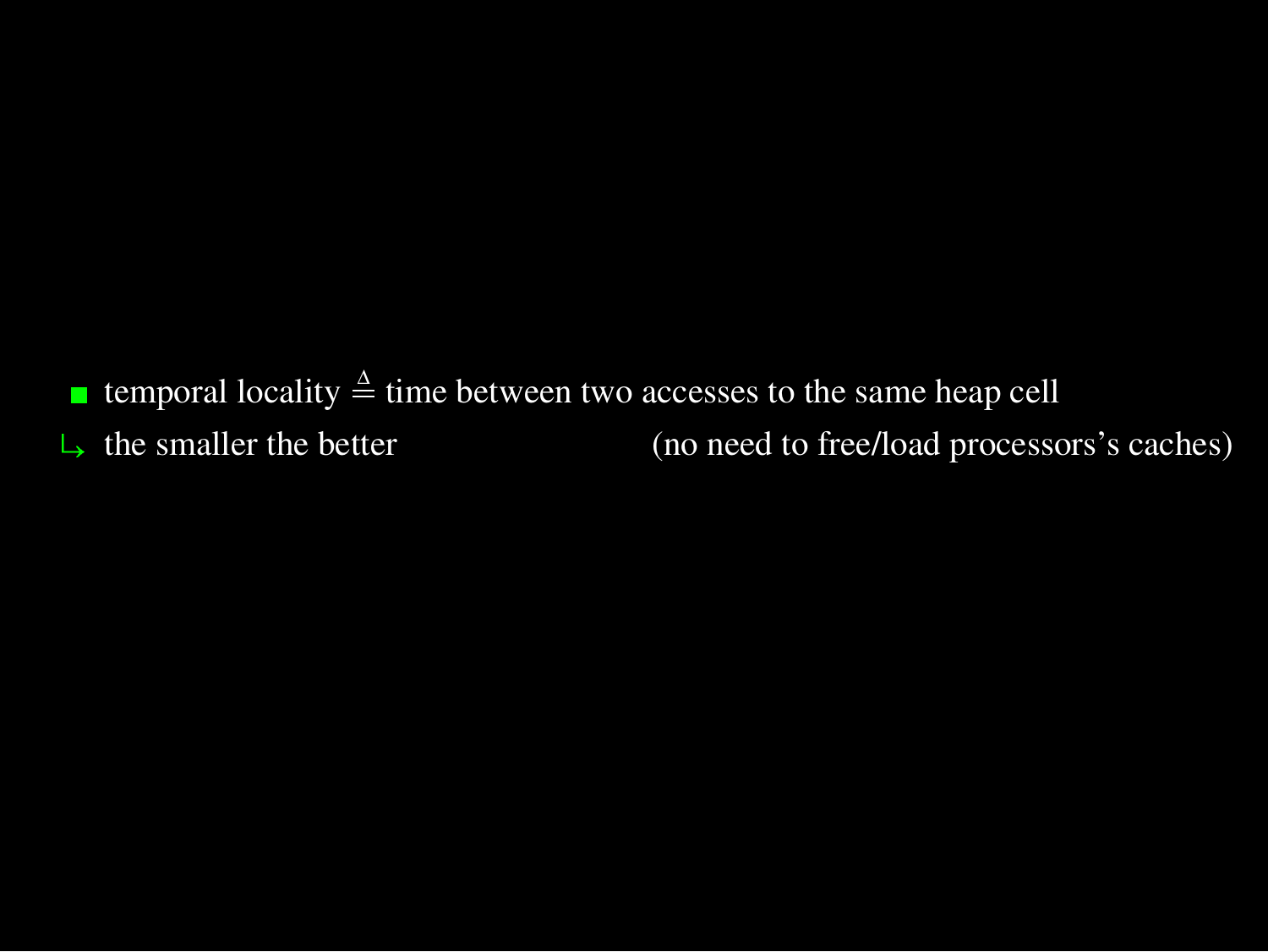Intuition below:  $C$  and  $C''$  access the same part of the heap

 $\overline{\phantom{a}}$  Execute them successively

$$
\frac{\{\Xi\}C\{\Xi'\}}{\{\Xi\star\Theta\}C\{\Xi'\star\Theta\}} \quad \text{(Fr }\Theta) \qquad \frac{\{\Theta\}C'\{\Theta'\}}{\{\Xi'\star\Theta\}C'\{\Xi'\star\Theta'\}} \quad \text{(Seq)} \qquad \frac{\{\Xi'\}C''\{\Xi''\}}{\{\Xi'\star\Theta\}C'\{\Xi'\star\Theta'\}} \quad \text{(Seq)} \qquad \frac{\{\Xi'\}C''\{\Xi''\}}{\{\Xi'\star\Theta'\}C''\{\Xi''\star\Theta'\}} \quad \text{(Seq)} \qquad \frac{\{\Xi'\}C''\{\Xi''\star\Theta'\}}{\{\Xi'\star\Theta\}C'\{\Xi''\star\Theta'\}} \quad \text{(Seq)} \qquad \frac{\{\Xi\}C\{\Xi'\}}{\{\Xi'\star\Theta\}C'\{\Xi''\}} \quad \text{(Seq)} \qquad \frac{\{\Xi\}C\{\Xi'\}}{\{\Xi'\star\Theta\}C'\{\Xi''\}} \quad \text{(Seq)} \qquad \frac{\{\Xi\}C\{\Xi'\}}{\{\Xi'\star\Theta\}C'\{\Xi''\}} \quad \text{(Seq)} \qquad \frac{\{\Theta\}C'\{\Theta'\}}{\{\Xi''\star\Theta'\}} \quad \text{(Fr }\Xi'') \qquad \frac{\{\Xi\}C\{\Xi'\}}{\{\Xi'\star\Theta\}C'\{\Xi''\star\Theta'\}} \quad \frac{\{\Theta\}C'\{\Theta'\}}{\{\Xi''\star\Theta'\}C'\{\Xi''\star\Theta'\}} \quad \text{(Seq)} \qquad \frac{\{\Xi\}C'\{\Xi''\}}{\{\Xi'\star\Theta\}C'\{\Xi''\star\Theta'\}} \quad \frac{\{\Theta\}C'\{\Theta'\}}{\{\Xi''\star\Theta'\}} \quad \frac{\{\Theta\}C'\{\Theta'\}}{\{\Theta'\}} \quad \frac{\{\Theta\}C'\{\Theta'\}}{\{\Theta'\}} \quad \frac{\{\Theta\}C'\{\Theta'\}}{\{\Theta'\}} \quad \frac{\{\Theta\}C'\{\Theta'\}}{\{\Theta'\}} \quad \frac{\{\Theta\}C'\{\Theta'\}}{\{\Theta'\}} \quad \frac{\{\Theta\}C'\{\Theta'\}}{\{\Theta'\}} \quad \frac{\{\Theta\}C'\{\Theta'\}}{\{\Theta'\}} \quad \frac{\{\Theta\}C'\{\Theta'\}}{\{\Theta'\}} \quad \frac{\{\Theta\}C'\{\Theta'\}}{\{\Theta'\}} \quad \frac{\{\Theta\}C'\{\Theta'\}}{\{\Theta'\}} \quad \frac{\{\Theta\}C'\{\Theta'\}}{\{\Theta'\}} \quad \frac{\{\Theta\}C'\{\Theta'\}}{\
$$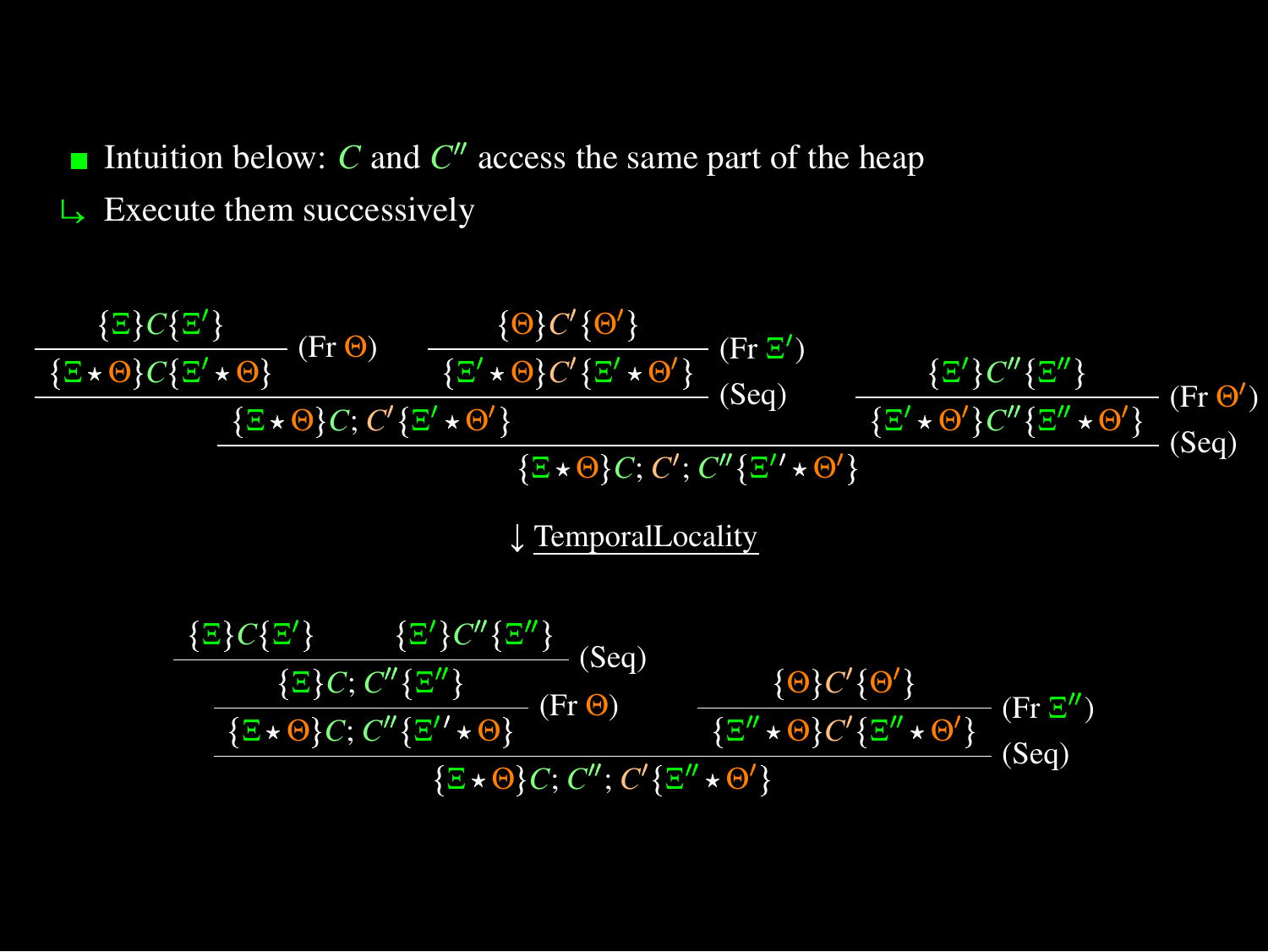Implementation:

- The rewrite rules have been implemented in Java+ tom  $\blacksquare$
- tom extends Java to pattern match against tom/user-defined Java objects. П
- The implementation is approximately 2775 lines long. г
- Each rewrite rule is less than 58 lines of code (i.e. manageable). г
- Use of tom's strategies to fine tune optimizations.П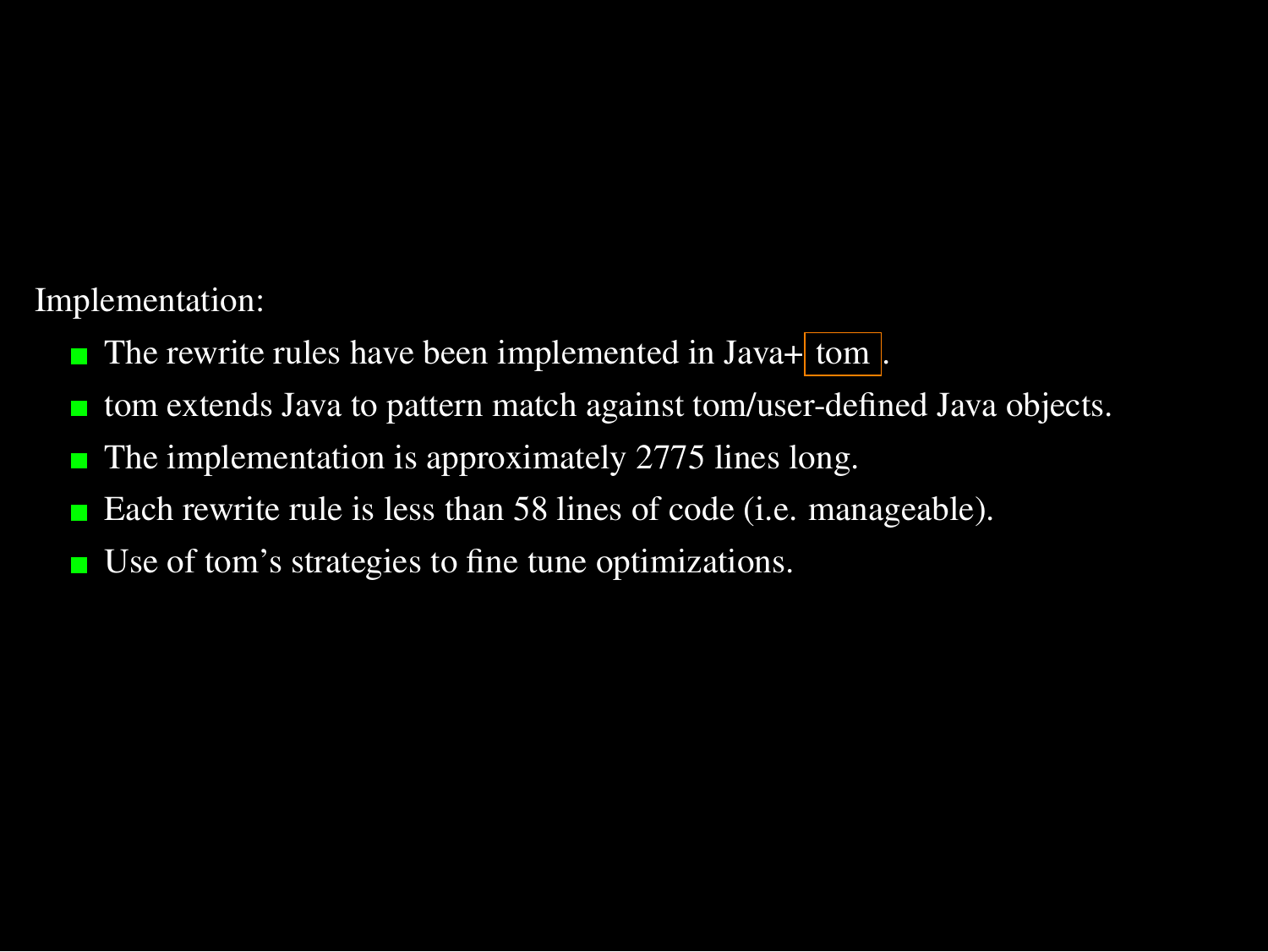## Demo

}

```
requires tree(t); ensures emp;
disp\_tree(t) {
 local i,j;
 if(t = \text{nil})\{\} else \{i := \overline{t \rightarrow l}; j := \overline{t \rightarrow r};
  disp_tree(i); disp_tree(j);
  dispose(t);}
                                                  \rightarrow
```
}

```
requires tree(t); ensures emp;
disp\_tree(t) {
 local i,j;
 if(t = \text{nil})\{\} else \{i := t \rightarrow l; j := t \rightarrow r;
  \texttt{dispose}(t)(disp-tree(i) | disp-tree(j));}
```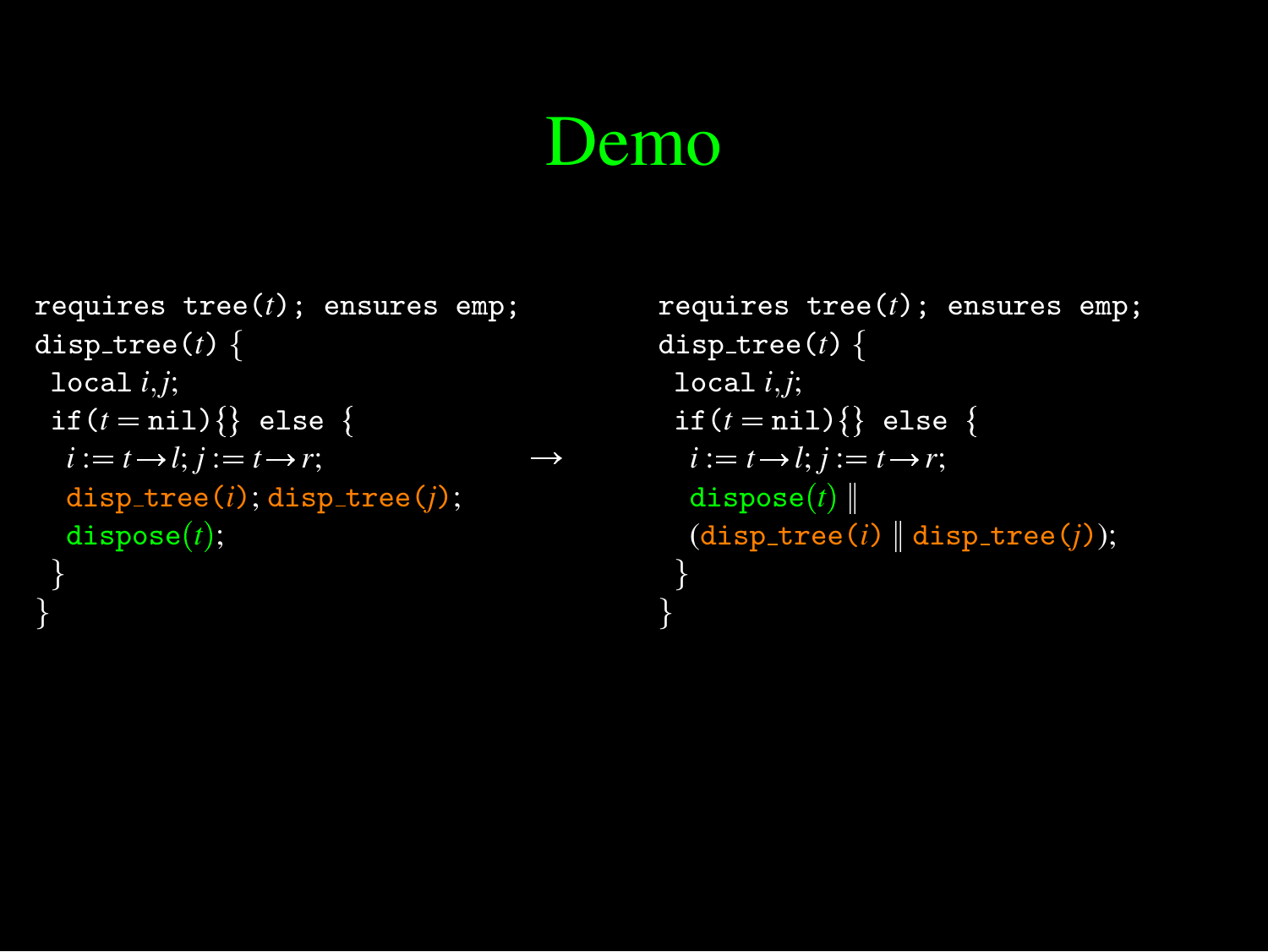I'm looking for a post doc starting approx. September 2009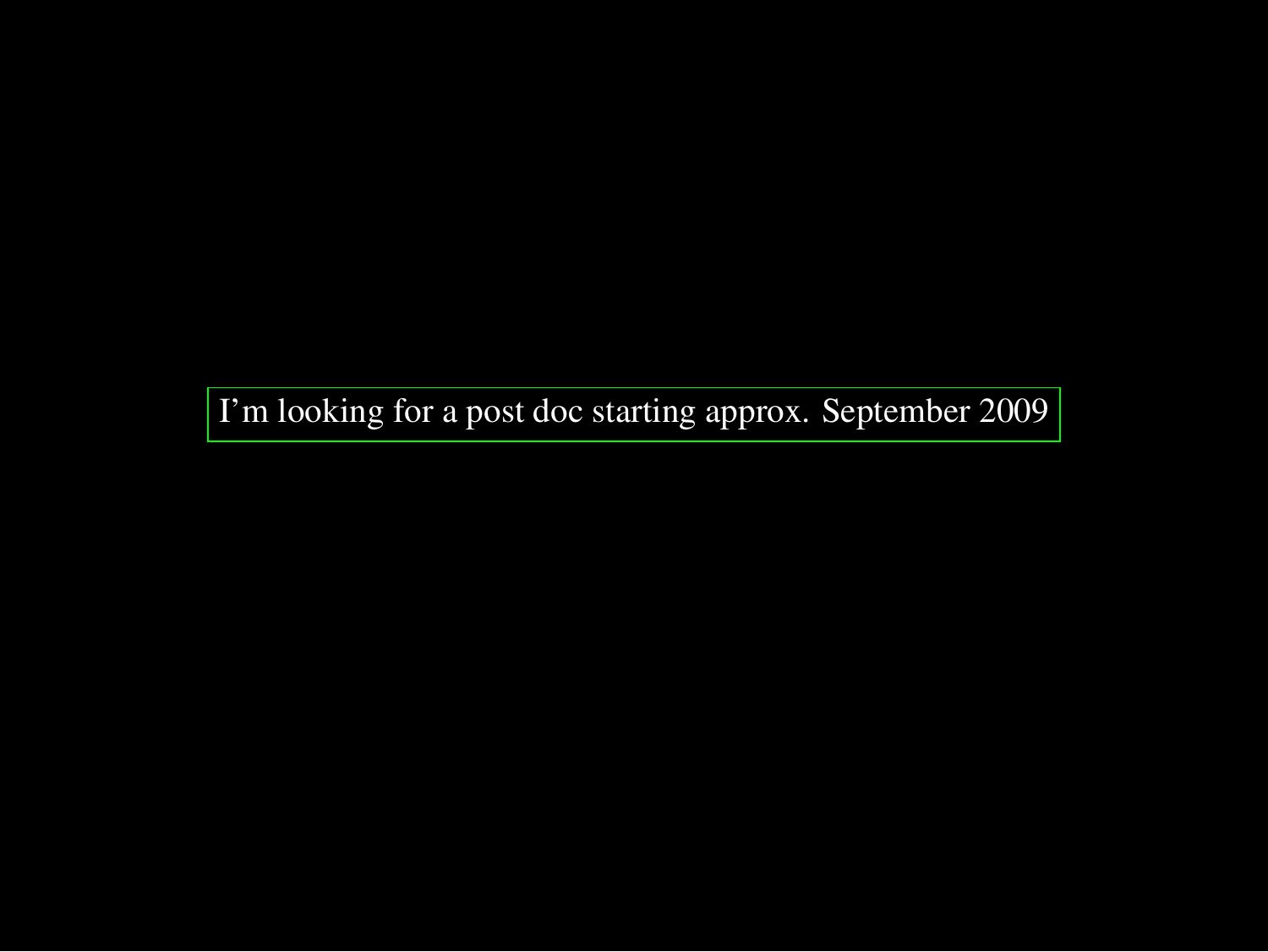# Conclusion

- $\blacksquare$  A entirely new technique for parallelizing and optimizing programs
- No ad-hoc analyses: separation logic proofs are taken as analyses.  $\blacksquare$
- Can parallelize any code (i.e. not restricted to loops) г
- Soundness is still doable ( $\neq classical$  parallelizers) г
- Prototype implementation